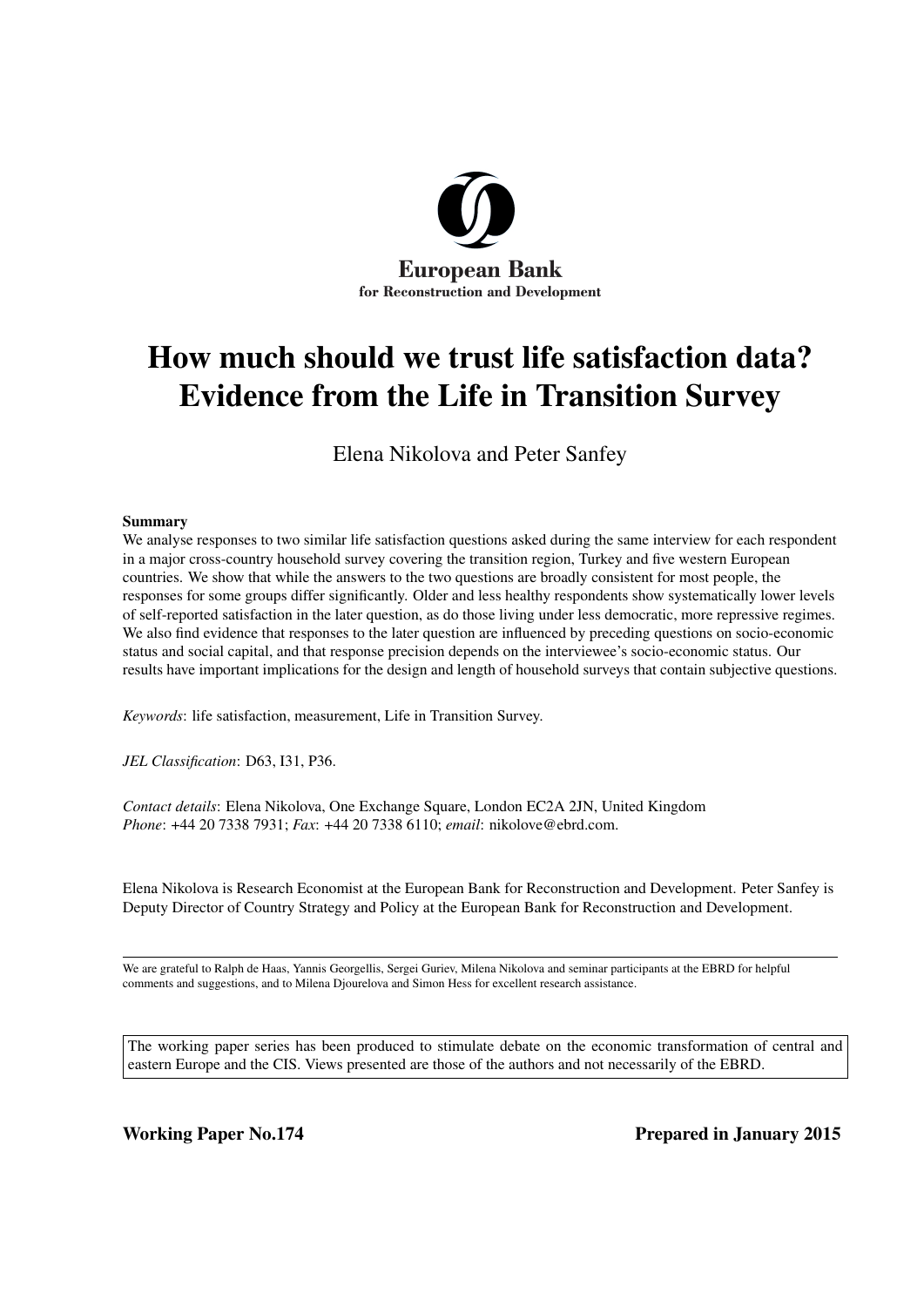# 1 Introduction

In the past two decades, the study of life satisfaction, or "happiness", has become a thriving area of research in economics. There is now a firm body of evidence to support the view that surveys of well-being can yield meaningful and policy-relevant information about people's welfare. Increasingly, this research has spilled over into the policy arena, with institutions such as the OECD routinely constructing cross-country measures of happiness and producing guidelines on the appropriate methodology.<sup>1</sup> But what happens when people are asked twice in the same interview about their well-being? Are the responses consistent or do they differ for some people, and if so, how? These questions, which have received little attention in the literature so far, are the focus of our paper.

Our analysis is based on the second round of the EBRD/World Bank Life in Transition Survey (LiTS II), a nationally representative household-level survey. LiTS II was carried out in late 2010 across 29 transition countries of central and eastern Europe and the former Soviet Union, Turkey and five western European countries (France, Germany, Italy, Sweden and the United Kingdom). A unique feature of this survey is that respondents are asked about their overall satisfaction with life at different points in the same interview, which allows us to study how intervening questions change the interviewee's initial life satisfaction answer. The first subjective well-being question, which asks respondents to agree or disagree with the statement *"All things considered, I am satisfied with my life now"* (on a five-point scale), appears relatively early in the interview. In contrast, the second question, phrased as follows: *"All things considered, how satisfied or dissatisfied are you with your life as a whole these days? Please answer on a scale of 1 to 10, where 1 means completely dissatisfied and 10 means completely satisfied"*, is near the end of the questionnaire. While the questions are quite similar, there are differences when it comes to phrasing and scaling which may also drive the observed variation in responses.

Cojocaru and Diagne (2013) have looked at the consistency of the two measures and show that the answers are highly correlated at the country level. Although our individual-level analysis is broadly in line with such a conclusion, we also find that for approximately 14 per cent of respondents the answers to the two life satisfaction questions differ significantly.<sup>2</sup> In our analysis, we test four specific hypotheses related to (1) the *direction* of the response switch (captured by the actual response difference) and (2) the *precision* of the two responses (proxied by the absolute value of the response difference).

• Responses to life satisfaction questions may be significantly affected by an individual's mood, which can change markedly during the interview. The LiTS questionnaire is lengthy, with interviews typically lasting more than an hour. Therefore, an apparent drop in life satisfaction between the first and second question could be related to age and health, as older and less healthy people become tired and fed up as the interview progresses.

<sup>&</sup>lt;sup>1</sup>Life satisfaction is a key component of the OECD's "Better Life Initiative", described in http://www.oecd. org/statistics/measuring-well-being-and-progress.htm. The United Nations produces an annual report on world happiness - see Helliwell et al. (2013).

<sup>&</sup>lt;sup>2</sup>We explain below what we mean by a "significant" difference between the two responses.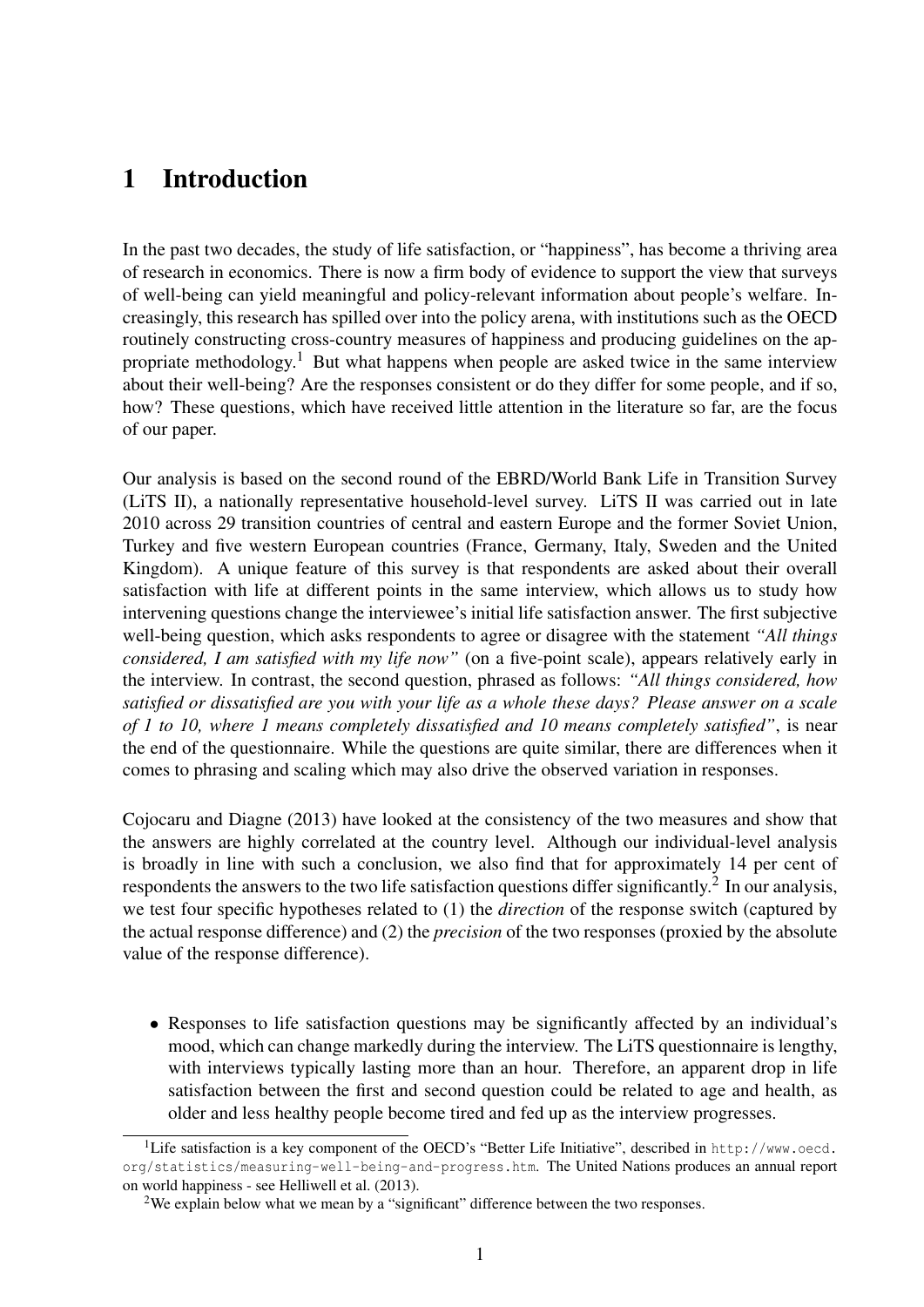- The responses may be affected by context and framing effects. Some of the questions and topics addressed between the first and second life satisfaction question may prompt respondents to evaluate good or bad aspects of their lives. We explore the extent to which answers to the second question appear to be influenced by socio-economic status, social capital, views on issues such as trust and corruption, and events from the past.
- Differences in wording of the two questions may be important. Specifically, we test whether in less democratic countries people who are invited to agree with a statement (the format of the first subjective well-being question) may be more inclined to give positive answers than when they are asked to score their response on a numerical scale (which is what they are asked to do in the second question).
- In addition to leading to a downward bias in self-reported well-being in the second question, certain intervening questions and individual characteristics may affect the recall of previous information and thus the measurement error in responses.

We find that several groups of people report a decrease in life satisfaction in the second question. Those aged 63 and above and people who report themselves to be less healthy (on a 1-5 scale) appear on average to experience a drop in life satisfaction during the interview. Higher education (both individual and parental), income and social capital have a positive effect on responses to the second well-being question, though favourable opinions about institutions are either insignificant or, surprisingly, seem to bias life satisfaction scores downward in the second question. Respondents in countries with notoriously weak democratic institutions, such as Tajikistan and Uzbekistan, are more willing to "agree" that they are satisfied with life (in the first question) than they are to give a corresponding high score on a 1-10 scale (in the second question). Lastly, our results suggest that response precision is positively associated with individual socio-economic status (captured by controls for education, income and employment status).

Since our regressions are based on cross-sectional data, a potential concern is that the results may be driven by unobservable individual traits (Ferrer-i Carbonell and Frijters, 2004). We adopt four complementary approaches to deal with such issues. First, by construction, our dependent variable (the response difference to the two life satisfaction questions) eliminates individualspecific effects, which may otherwise have contaminated the estimates. Second, we control for a rich set of observable individual characteristics, ranging from health and marital status to political party membership. Third, we also include country dummies (in the baseline specification) as well as dummies at the levels of sub-national administrative regions and even primary sampling units (PSUs) (in the robustness checks). By comparing similar individuals within very narrow geographical areas, our empirical analysis makes it less likely that the observed effects are driven by fixed sub-national differences such as geography or culture. Finally, it is reassuring that our results survive multiple robustness checks, such as the inclusion of interviewer fixed effects or alternative estimation techniques. Although we cannot eliminate all sources of bias in our cross-sectional data, our multi-pronged, micro-level approach makes us more confident that the relationships which we uncover are likely to be causal.

We contribute to the literature in several ways. First, the unique research set-up implemented in this paper provides us with the rare opportunity to identify the biases associated with data on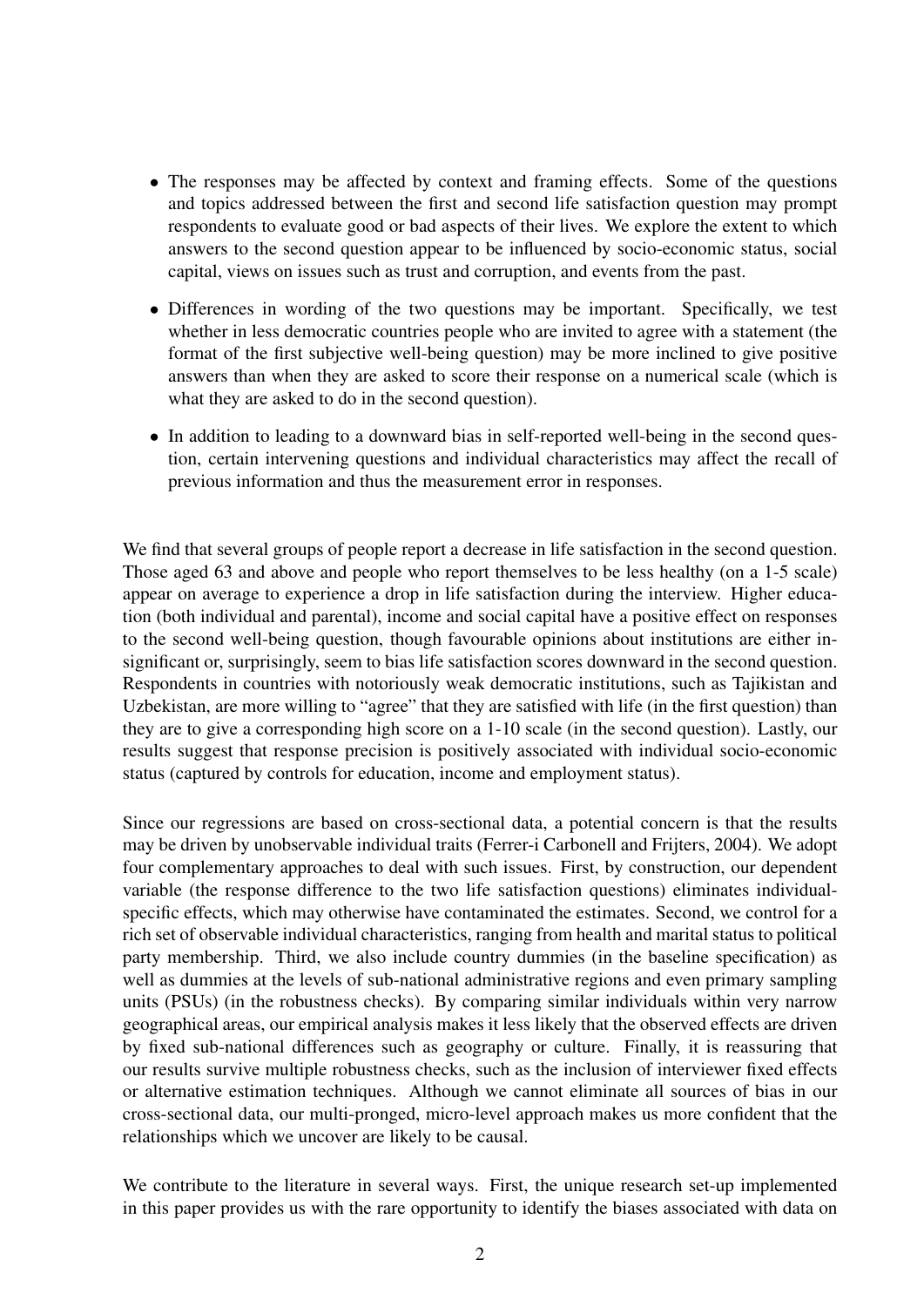subjective well-being. More substantively, we complement a small but increasingly important literature which looks at how answers to life satisfaction questions vary with survey characteristics ranging from order effects and the type of preceding questions to the accessibility and motivation of respondents.<sup>3</sup> While this work is largely based on surveys from single advanced countries, we show that similar concerns about life satisfaction responses may be applicable in a broader cross-section. In fact, the magnitude as well as source of biases which we uncover are remarkably similar when we compare the transition region with the six non-transition countries in our sample (France, Germany, Italy, Sweden, Turkey, United Kingdom).<sup>4</sup>

Finally, our results have important implications for studies on the economics of happiness. The finding that answers to two different questions on subjective well-being are broadly consistent for most people is comforting as it suggests that such data are not unduly driven by random noise and can in fact capture meaningful variation in life satisfaction. Similarly, our findings that reported happiness changes little once respondents are asked a battery of sensitive political questions are encouraging and stand in contrast to other work on the United States, such as Deaton (2012). However, since life satisfaction responses are subject to non-trivial bias for respondents who are older, less healthy and of lower socio-economic status, researchers should pay particular attention to these groups when conducting econometric analyses. More generally, our results show that a re-think may be needed regarding the design of future rounds of the LiTS (and possibly other major household surveys that include questions on subjective well-being), which we discuss in more detail in the conclusion.

<sup>&</sup>lt;sup>3</sup>We review these contributions in more detail in the following section.

<sup>4</sup>Such a comparison involves the caveat that the transition sample is much bigger than the non-transition one.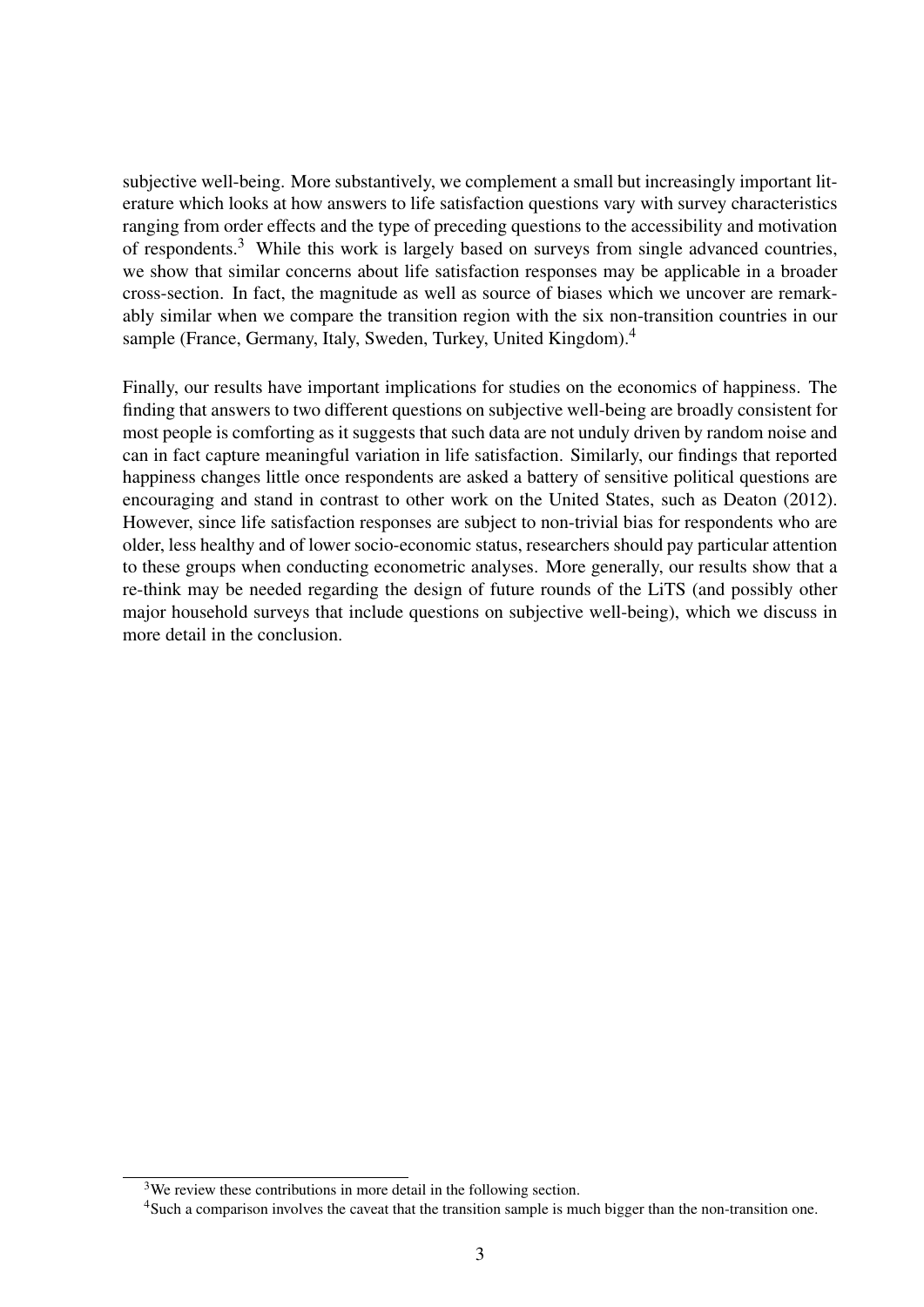# 2 Previous literature

While economists have paid increasing attention to studying the determinants of life satisfaction, the literature examining issues of measurement has been slower to develop.<sup>5</sup> To the best of our knowledge, there are no prior studies seeking to examine how reported life satisfaction may vary within the *same* interview in a large cross-country survey such as the LiTS.

At the same time, we build on several influential contributions seeking to understand the possible biases involved in subjective well-being responses.<sup>6</sup> Comparing daily data from the Gallup World Poll in the United States, Deaton (2012) finds that life satisfaction measures are extremely dependent on question ordering. He exploits the fact that in early 2009, Gallup randomly split the sample of respondents, with half of interviewees being asked questions on political preferences prior to the life satisfaction question, while for the other half of respondents the life satisfaction question came first. It turns out that the former set-up reduces substantially self-reported wellbeing, and that the magnitude of this reduction is in fact much higher than the perceived impact of the Great Recession.<sup>7</sup> In contrast, using an approach that is perhaps closest to ours, Krueger and Schkade (2008) find that two different measures of life satisfaction (a standard survey question and data on affective experience collected using the Day Reconstruction Method two weeks after the interview) have a reasonably high serial correlation (0.6) for a sample of 229 women in the United States. Although this Chart is lower than the reliability ratios for objective measures such as education or income, the authors suggest that it is probably sufficient to yield informative measures in large samples.<sup>8</sup>

Life satisfaction data may be subject to additional biases. Conti and Pudney (2011) show that a seemingly minor change in the job satisfaction question in the British Household Panel Survey (BHPS) – the switch from partial use of textual labels (in addition to numerical labels) as anchors for the response scale (in the 1991 survey) to their full use (in the 1992 survey) – leads to large inconsistencies in the distribution of responses. In particular, women are more likely to pick responses accompanied by textual labels. The authors find that survey mode administration (face-to-face or self-administered) and context (presence of partner and children) also matter, more so for women than for men.<sup>9</sup> Interviewer characteristics (including gender and in-

<sup>&</sup>lt;sup>5</sup>See Frey and Stutzer (2010), Layard (2005) and Powdthavee (2010) for useful surveys of the literature on the economics of happiness. There is also a small but growing literature on life satisfaction in the transition region (which comprises the majority of our sample), some of which has tried to explain the relatively low levels of happiness compared with other parts of the world (see Sanfey and Teksoz (2007), Guriev and Zhuravskaya (2009), Kornai (2006), Senik (2009) and Dabalen and Paul (2011)).

 $6$ See Kahneman and Krueger (2006) for an earlier survey of this literature.

 $7$ In the psychology literature, it has long been recognised that self-reported answers on attitudes and feelings can be affected by context and ordering of questions. See, for example, Schwarz (1999) and Schimmack and Oishi (2005).

<sup>&</sup>lt;sup>8</sup>See also Studer (2012) who utilises a randomised design in a Dutch internet panel survey to argue that a continuous life satisfaction scale provides more discriminating power than a discrete one.

<sup>9</sup>Dolan and Kavetsos (2012) find that in the 2011 Annual Population Survey in the United Kingdom, respondents who are interviewed over the phone are consistently happier than those in face-to-face interviews, and that the determinants of subjective well-being depend on survey mode. Using multiple waves of the Eurobarometer data, Kavetsos et al. (2014) find that life satisfaction depends on the day and month of the interview (but not time of day), and that subjective well-being is significantly reduced when others are present.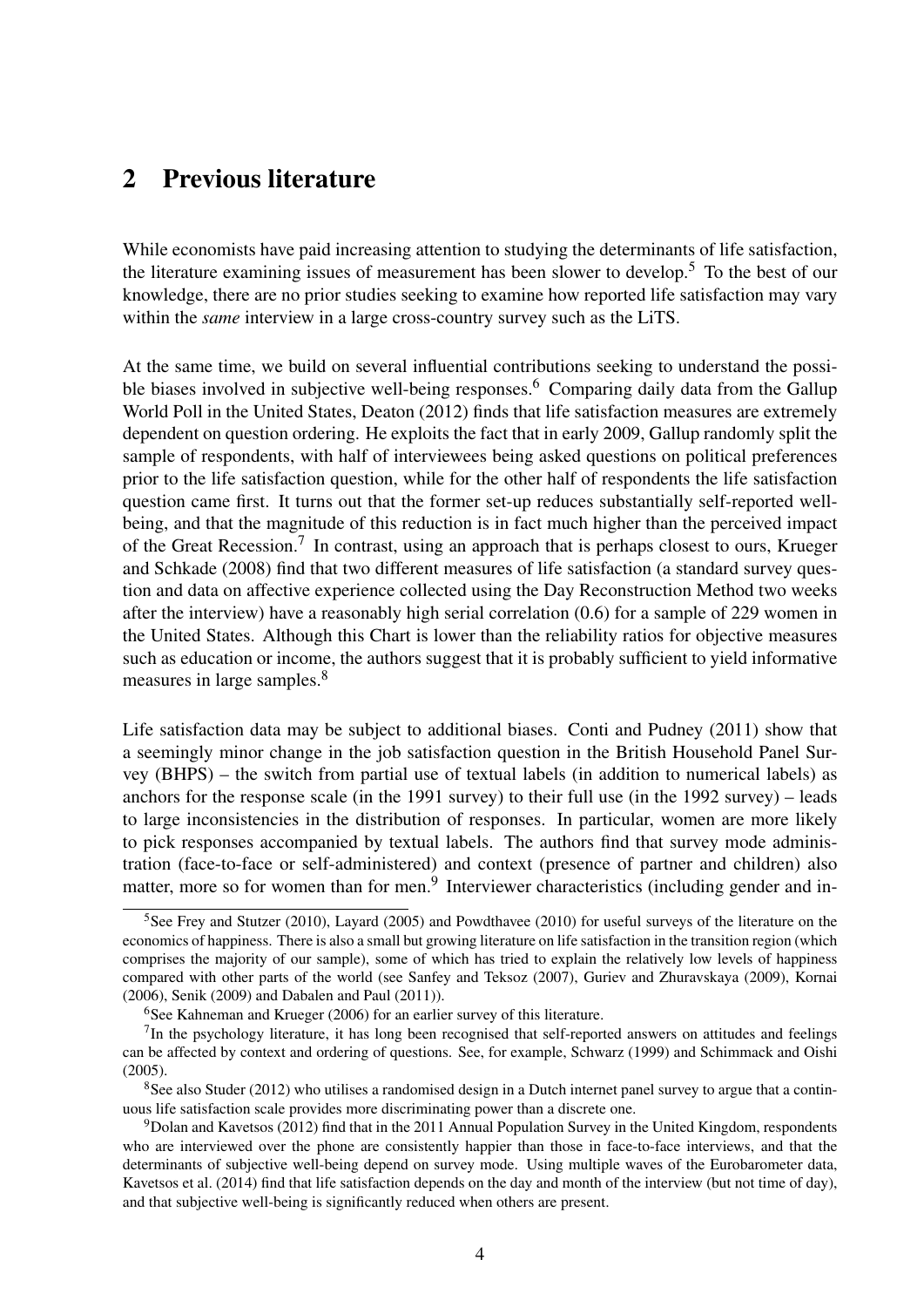terviewing experience) may also sway life satisfaction responses (Chadi, 2013; Kassenboehmer and Haisken-DeNew, 2012).

Yet another strand of the literature examines to what extent subjective well-being responses vary with interviewees' accessibility and motivation. Using the reported number of call attempts in the University of Michigan's Survey of Consumers, Heffetz and Rabin (2013) show that lifesatisfaction levels are higher among easy-to-reach women (compared with easy-to-reach men), but that hard-to-reach men are happier than hard-to-reach women. The authors warn that these unexpected effects of sample selection are likely to be even more severe when fewer contact attempts are made. In a similar vein, Chadi (2014) shows that in the German Socio-Economic Panel Study, respondents with a higher number of interviewer contacts report lower levels of life satisfaction, possibly because such respondents are less motivated to go through with the interview.<sup>10</sup>

<sup>&</sup>lt;sup>10</sup>If a selected respondent was unavailable, LiTS enumerators conducted up to three follow-up visits, though unfortunately an exact breakdown for each respondent is not available in our data.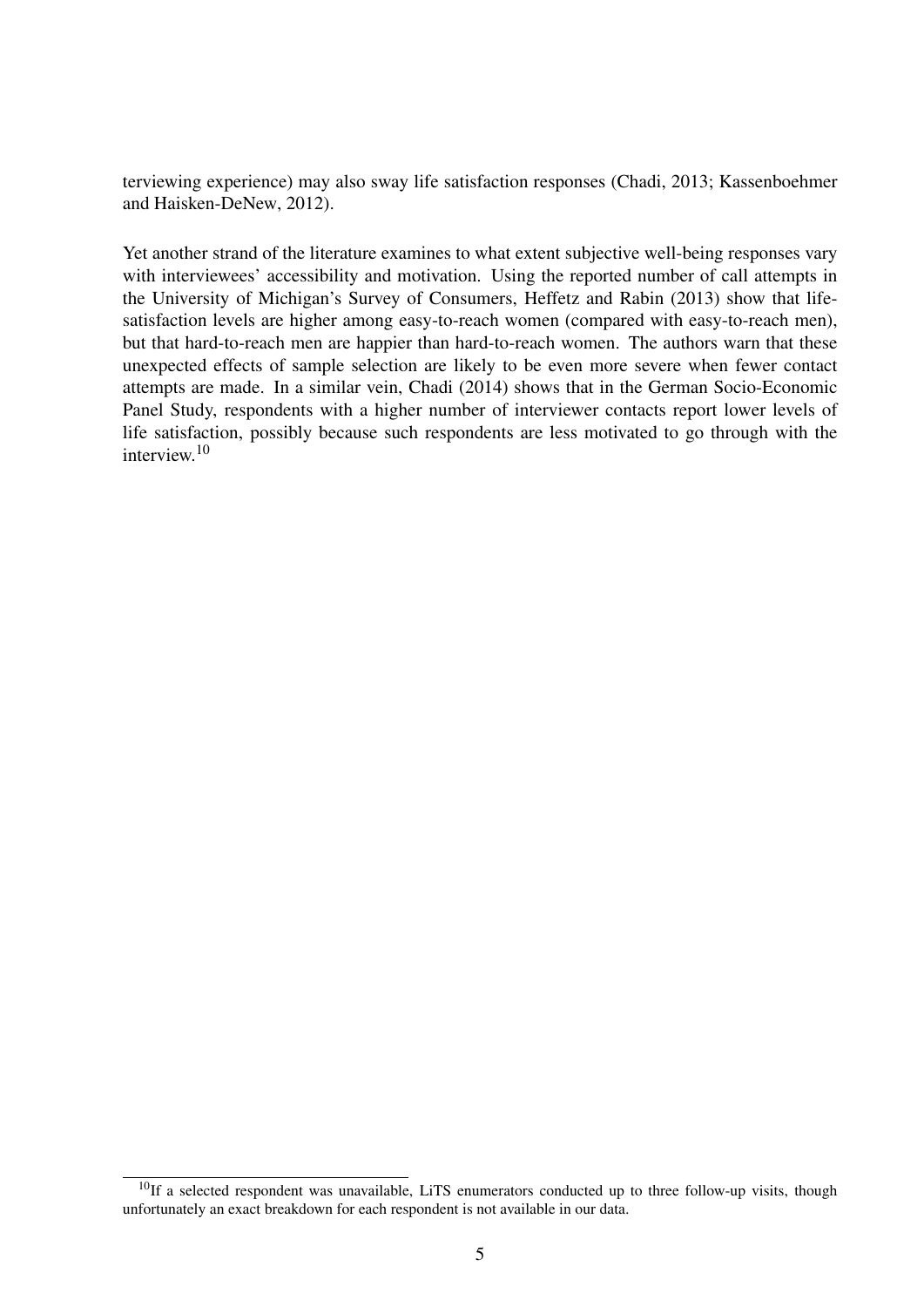# 3 Data description

Our analysis is based on the second round of the Life in Transition Survey, which covers virtually all transition countries in central and eastern Europe and the former Soviet Union (as well as Mongolia and Turkey), except Turkmenistan.<sup>11</sup> Unlike the first round of the survey, LiTS II also includes five western European "comparator" countries. All of these countries are included in the analysis below, although as we discuss in the robustness section, results are very similar if we only restrict our sample to countries in the transition region.

Respondents were drawn randomly, using a two-stage sampling method with primary and secondary sampling units. The Primary Sampling Units (PSU) are electoral districts, polling station territories, census enumeration districts or geo-administrative divisions, while Secondary Sampling Units are households. Each country has a minimum of 50 PSUs with each PSU containing around 20 households (for a total of approximately 1,000 observations), with the exception of Poland, Russia, Serbia, Ukraine and Uzbekistan, where 75 PSUs containing around 20 households each were drawn (for a total of approximately 1,500 observations). The head of the household or another knowledgeable household member answered the Household Roster and questions about housing and expenses, while all other modules – including the two different life satisfaction question – were answered by a randomly drawn adult (over 18 years of age) from the household in a face-to-face interview with no substitutions possible.<sup>12</sup>

In Section 3, interviewees are asked a series of questions about attitudes and values. The section opens with the respondent being asked: *"To what extent do you agree with the following statements?"* One of the statements is:*"All things considered, I am satisfied with my life now."* The response could be one of the following: strongly disagree, disagree, neither disagree nor agree, agree, and strongly agree.<sup>13</sup> The answers can be converted to a numerical 1-5 scale, where 1 represents "strongly disagree" and 5 "strongly agree." Section 7 is entitled "Miscellaneous questions" and covers various aspects of the interviewee's background and activities. The final question in this section is: *"All things considered, how satisfied or dissatisfied are you with your life as a whole these days? Please answer on a scale of 1 to 10, where 1 means completely dissatisfied and 10 means completely satisfied."* Showcards were used to present the answer options to the respondent for both questions. The LiTS records information on the duration, date and time of the interview, but inconsistent enforcement means that these data are less reliable (in some cases, our sample also drops significantly). We also obtained information on the identity of the interviewer (captured by an interviewer dummy variable) for all countries except Italy. The results from specifications which control for interview duration and interviewer identity (presented in the online Appendix) are consistent with our baseline findings below.

Charts 1 and 2 show how the scores in these two questions are distributed. The modal response to the first question is "agree" (score of 4), and the simple average of all responses is 3.18. The

<sup>11</sup>Further details on the Life in Transition Survey, and the full data set, can be accessed at http://www.ebrd. com/pages/research/economics/data/lits.shtml.

<sup>&</sup>lt;sup>12</sup>The other modules are: Attitudes and Values; Climate Change; Labour, Education and Entrepreneurial Activity; Governance, Miscellaneous Questions, and Impact of the Crisis (the latter also answered by the household head).

<sup>&</sup>lt;sup>13"</sup>Do not know" and "not applicable" are also allowed, but these answers are disregarded in this paper.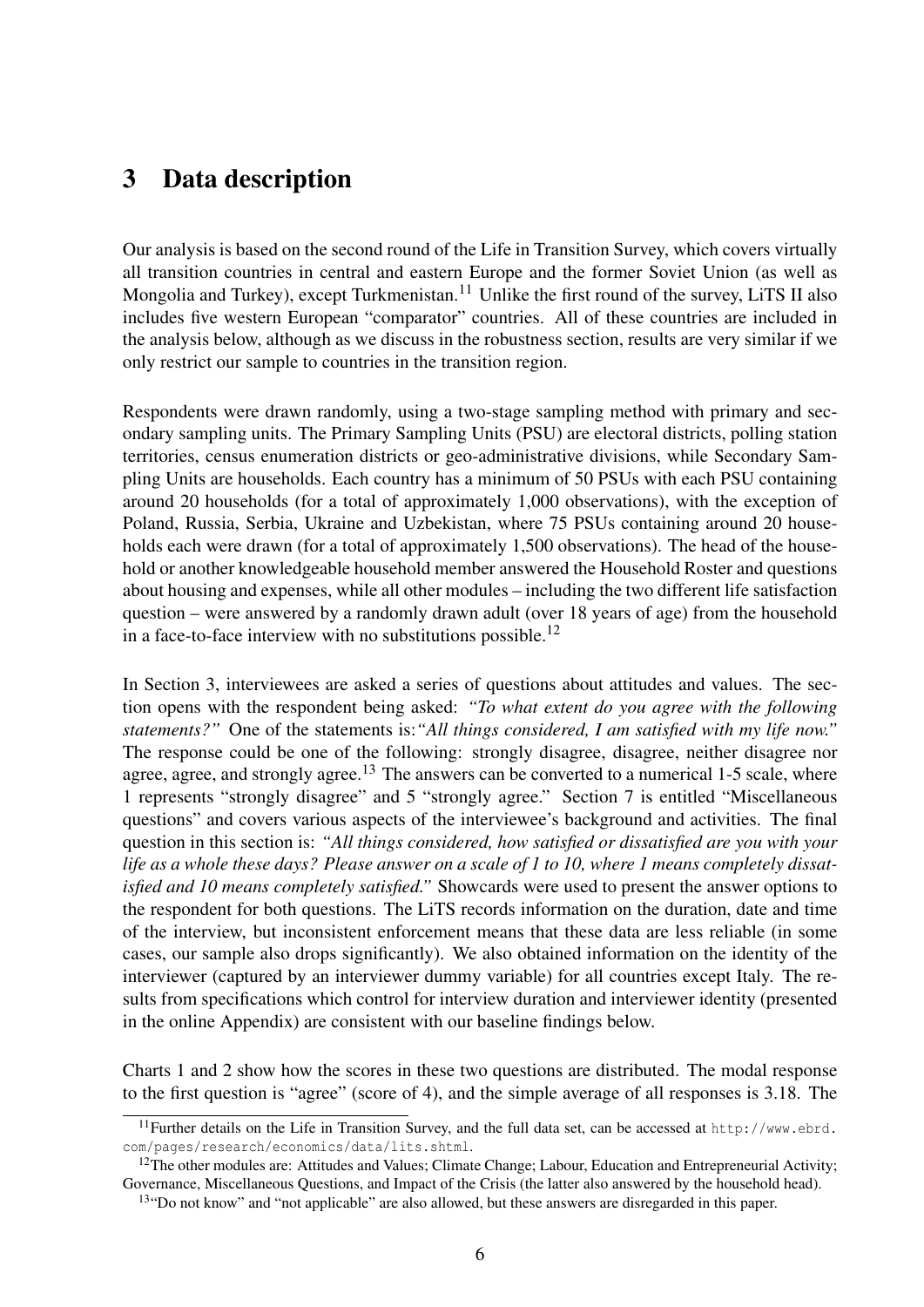modal response to the second question is just 5 (on the 1 to 10 scale) with a simple average of 5.52.



Chart 1: Distribution of responses – first life satisfaction question



Chart 2: Distribution of responses – second life satisfaction question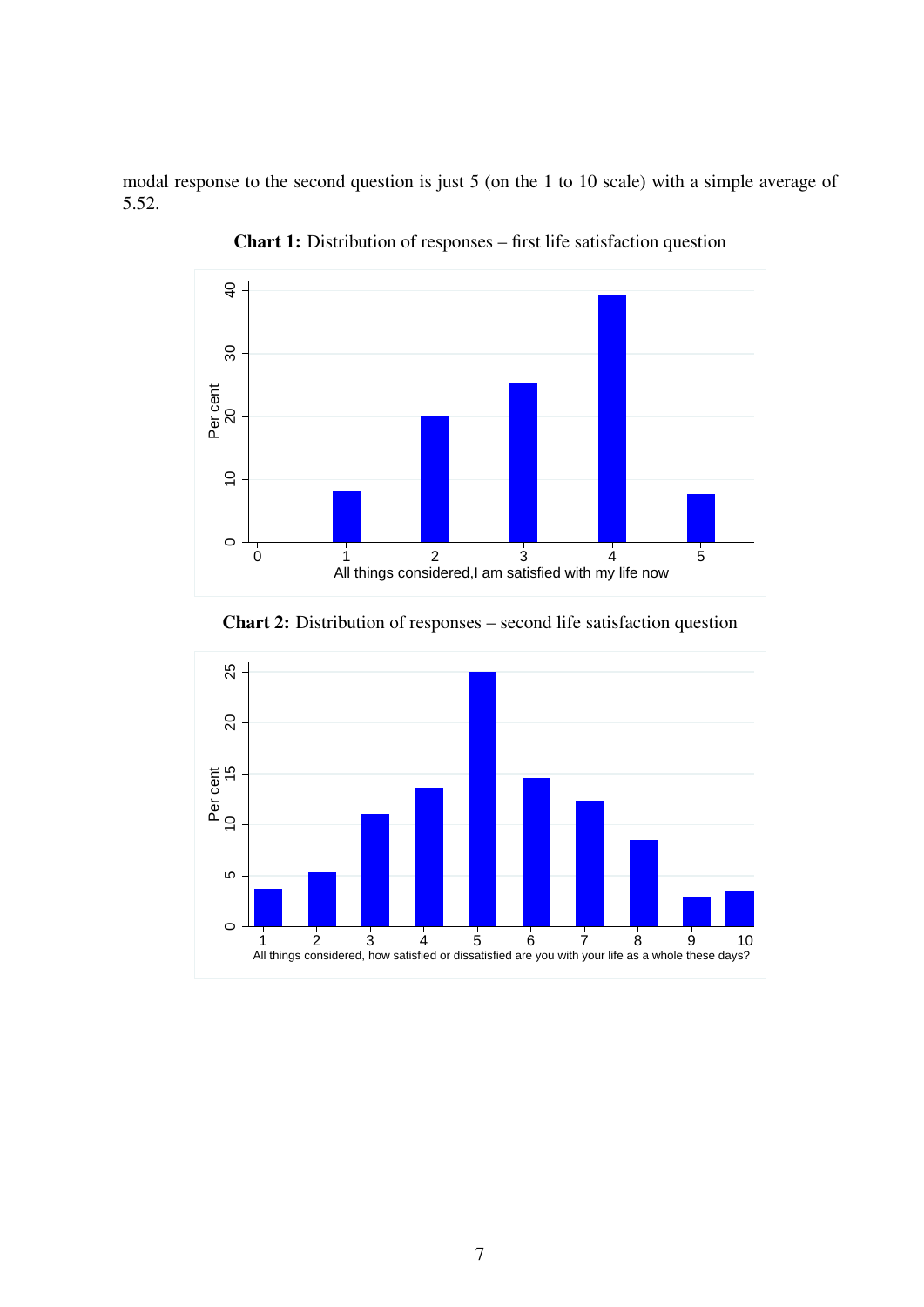To explore this further, we look at how the responses differ at the individual level. We construct a nine-point index,  $D_1$  as follows: define the first satisfaction question as  $Q_1$  and the second one as  $Q_2$ . Then:

$$
D_1 = S_2 - S_1,\tag{1}
$$

where  $S_2 = 1$  if the answer to  $Q_2 = 1$  or 2,  $S_2 = 2$  if the answer is 3 or 4,...,  $S_2 = 5$  if the answer = 9 or 10, and  $S_1 = [1,...,5]$ , as described above.  $D_1$  is therefore on a 9-point scale, ranging from -4 to 4. That is, someone who "strongly agrees" that, all things considered, he/she is satisfied with life now but scores the second question at 1 or 2 would have a  $D_1$  score of -4, whereas "strongly" disagree" on the first question, combined with 9 or 10 on the second question would be a *D*<sup>1</sup> score of 4. Chart 3 shows the distribution of  $D_1$  across the entire sample. Not surprisingly, the modal score is 0 (with a mean of -0.15 and a standard deviation of 1.07), suggesting a relatively high degree of comparability across the two measures of life satisfaction, consistent with the findings of Cojocaru and Diagne (2013). However, 14.39 per cent of the sample show a significant deviation in their answers, as captured by scores of 2 and above or -2 and below. The next section tries to explain the variation across individuals by testing econometrically the hypotheses mentioned in the introduction.



Chart 3: Histogram of the nine-point difference in responses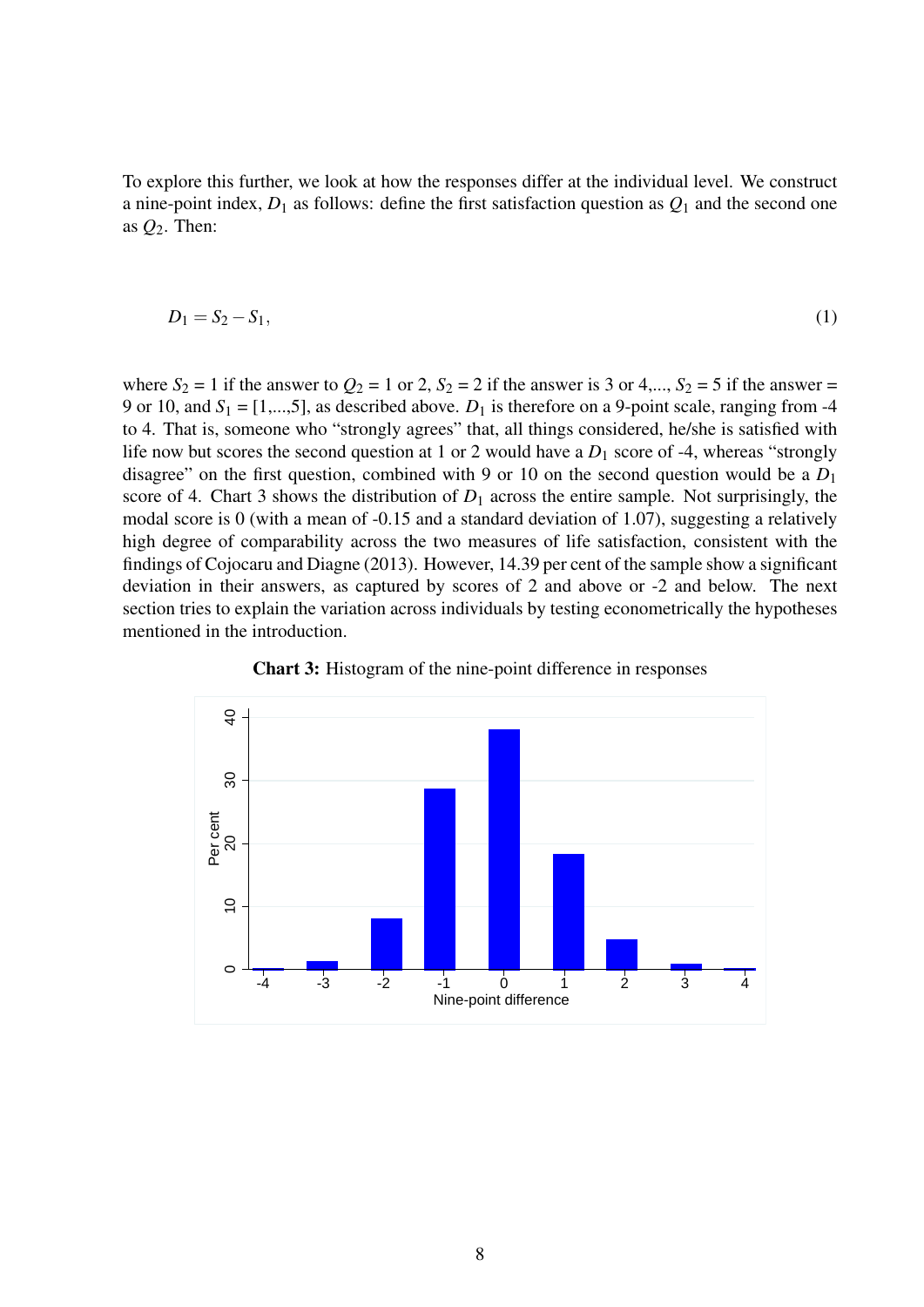# 4 Econometric analysis

We estimate the following equation:

$$
D_{1ik} = \alpha_{ik} + \beta_1 AgeDummies_{ik} + \beta_2Health_{ik} + \beta_3 MaritalStatus_{ik} + X_{ik}\beta_4 + \gamma_k + \varepsilon_{ik},
$$
 (2)

where for each individual *i* in country *k* Age Dummies<sub>*ik*</sub> is a set of age dummies (with the cohort aged 42-52 the omitted category), *Healthik* is the respondent's self-assessed health on a scale of 1 (very bad) to 5 (very good), and *Marital Statusik* is a dummy variable taking the value of 1 if the respondent is married and 0 otherwise.  $X_{ik}$  is a matrix of additional controls which vary across specifications and include the following broad categories: (1) individual socio-economic characteristics (level of education, income and whether the individual was employed in the past 12 months); (2) parental background (father's education and whether the respondent or his parents/grandparents were injured, killed or displaced during the second world war); (3) perceptions of institutions (opinion about corruption, trust in institutions, the degree to which the respondent believes effective institutions exist in the country, and support for income equality); and (4) social capital (how often the respondent meets up with friends, whether he/she is a member of a political party, and whether he/she is an active member of various social organisations).  $\gamma_k$  is a country fixed effect, and standard errors are clustered at the country level. Survey weights, which ensure that the data are representative at the country level, are used in all specifications. More information on the variables is available in the online Appendix.

We include age and health on the grounds that older and less healthy people may find their mood, and hence their feeling of life satisfaction, dropping during the lengthy interview. Therefore, we test if  $\beta_1 < 0$  (for individuals in the highest age categories) and  $\beta_2 > 0$ . In the happiness literature marital status is usually associated with higher levels of life satisfaction, and inclusion of this variable shortly before the second life satisfaction question may temporarily raise the mood of those who are married (implying that  $\beta_3 > 0$ ). Similarly, the literature shows that life satisfaction is positively correlated with income, education and employment. Being reminded of one's status on these matters before the second life satisfaction question may give a boost to the index for those who score well on these counts, and conversely may temporarily depress those who are uneducated, with low income or unemployed. Respondents with a more favourable parental background, better perceptions of institutions, and more social capital should also be more likely to report higher levels of life satisfaction in the second question as they are reminded about these aspects of their lives, so we expect that  $\beta_4 > 0$ . Country dummies, in addition to capturing fixed characteristics like geography or historical factors, may also allow us to understand if respondents in more repressive, less democratic regimes are inclined to overstate life satisfaction when invited to agree with the interviewer (on the grounds that people in these countries may be reluctant to "disagree" with the questioner in an official interview).<sup>14</sup>

Since our data set is not an individual panel, an important issue relates to the bias associated with unobservable characteristics, either at the individual, country or locality level. We believe that such a critique is less convincing in our case for several reasons. First, since we calculate our

<sup>&</sup>lt;sup>14</sup>Even though LiTS respondents are guaranteed anonymity, some may still be nervous about giving honest responses.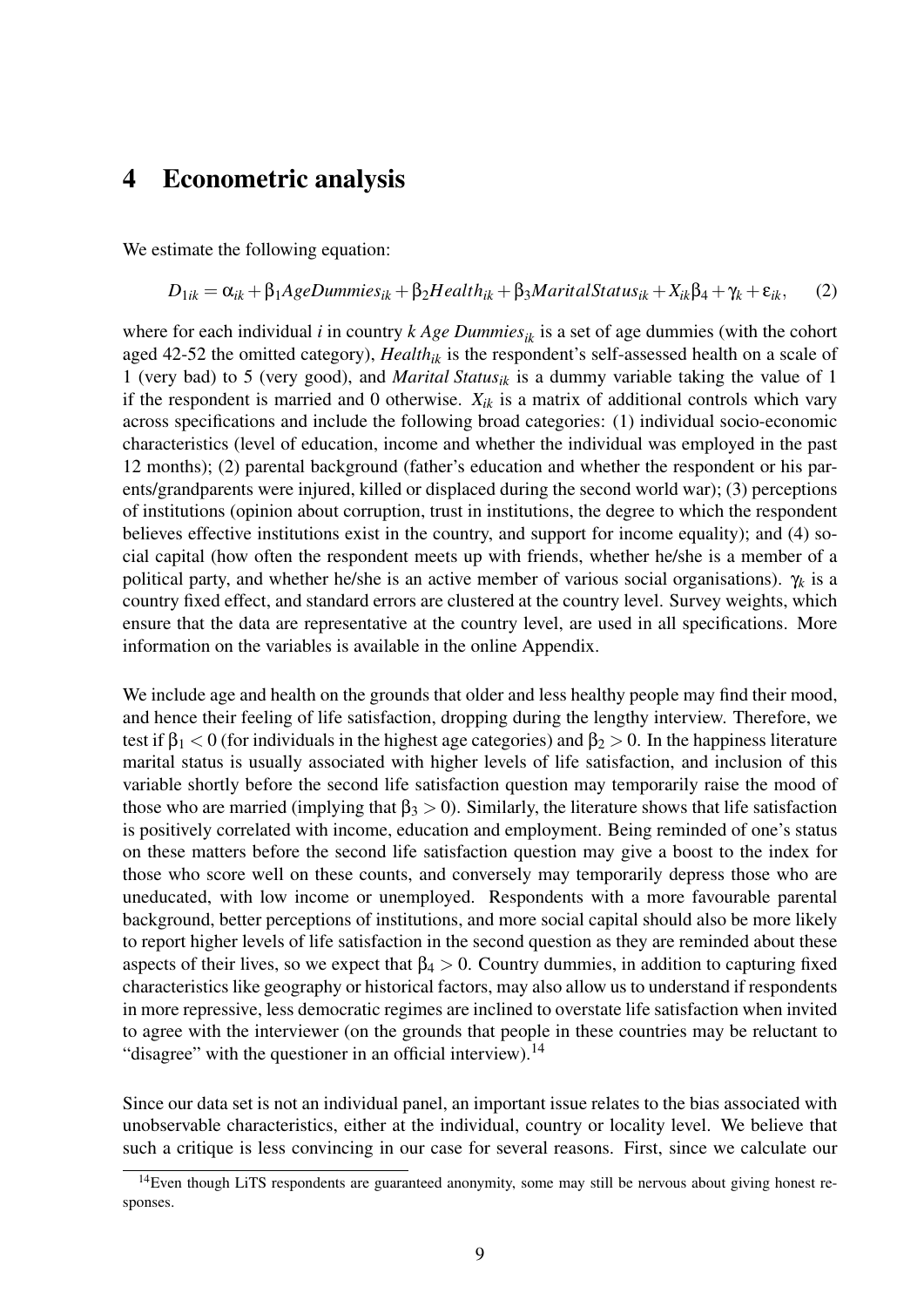dependent variable using the response difference between the second and first life satisfaction question, fixed individual characteristics disappear. Moreover, we show that our estimates are robust to including a wide range of observable characteristics, such as age and marital status, social capital and interviewer characteristics. Crucially, our specifications include either country dummies (in the baseline specification) or dummies at the levels of sub-national administrative regions and even primary sampling units (PSUs) (in the robustness checks). We thus compare similar individuals within narrow geographical units (such as villages or city neighbourhoods when we look at within-PSU variation), which makes it less likely that our results are driven by spurious correlations.

Table 1 empirically tests the first three hypotheses on which we elaborated in the introduction. Column (1) shows that being in the highest age group (aged 63 and above) has a negative and statistically significant impact on the difference index, consistent with the notion that subjective well-being dips during the interview among the elderly. On average, older respondents report levels of happiness in the second life satisfaction question which are around 0.09 points lower, though this magnitude drops slightly when we introduce additional covariates in the other columns. While such an effect may appear small, one must keep in mind that the dependent variable is distributed with a very small mean (-0.15) but a relatively large standard deviation (1.07). Similarly, health status is also significantly and positively correlated with the difference index. However, the coefficient on being married, while positive, is imprecisely estimated.

The (unreported) coefficients of the country dummies are all significantly positive relative to the reference country, Russia, with the exception of the following countries: Azerbaijan, Belarus, Bulgaria, Georgia, Kazakhstan, Kyrgyz Republic, Kosovo, Tajikistan, Turkey and Uzbekistan.<sup>15</sup> With the exception of Bulgaria, these countries have had a chequered democratic experience since transition began, as captured by cross-country measures of democratic institutions, such as the Polity score.<sup>16</sup> These results are consistent with our hypothesis that respondents in less democratic countries may be more likely to agree with the first life satisfaction question and revise their response downward in the later question.

In the remaining columns of Table 1, we present the results of several specifications with framing variables, where different groups of variables are added separately to the baseline model of column 1. In column 2, we add the respondent's level of education (on a scale of 1 to 6, with 1 being no education and 6 being Master's and Ph.D.-level education), income (as measured by selfassessment of one's position on a 10-step income ladder) and a dummy variable for employment in the past 12 months. Both education and income are positive and statistically significant, pointing to possible framing effects of questions about socio-economic status. A one-unit increase in education (for instance, from no education to primary education, or from Bachelor-level education to Master's/Ph.D) makes a respondent nearly 0.03 points happier in the second question, with a slightly higher effect of a one-standard deviation rise in income (0.042 points). These findings seem to outweigh a possible countervailing effect whereby richer and more educated people have a higher opportunity cost of time and hence may become impatient and dissatisfied by the time of the second life satisfaction question.

<sup>&</sup>lt;sup>15</sup>Estimates lose significance for Uzbekistan, Kazakhstan, Georgia and Turkey when all covariates are included in column 6, and the estimate for Belarus turns positive.

<sup>16</sup>See http://www.systemicpeace.org/ for more information on the Polity data.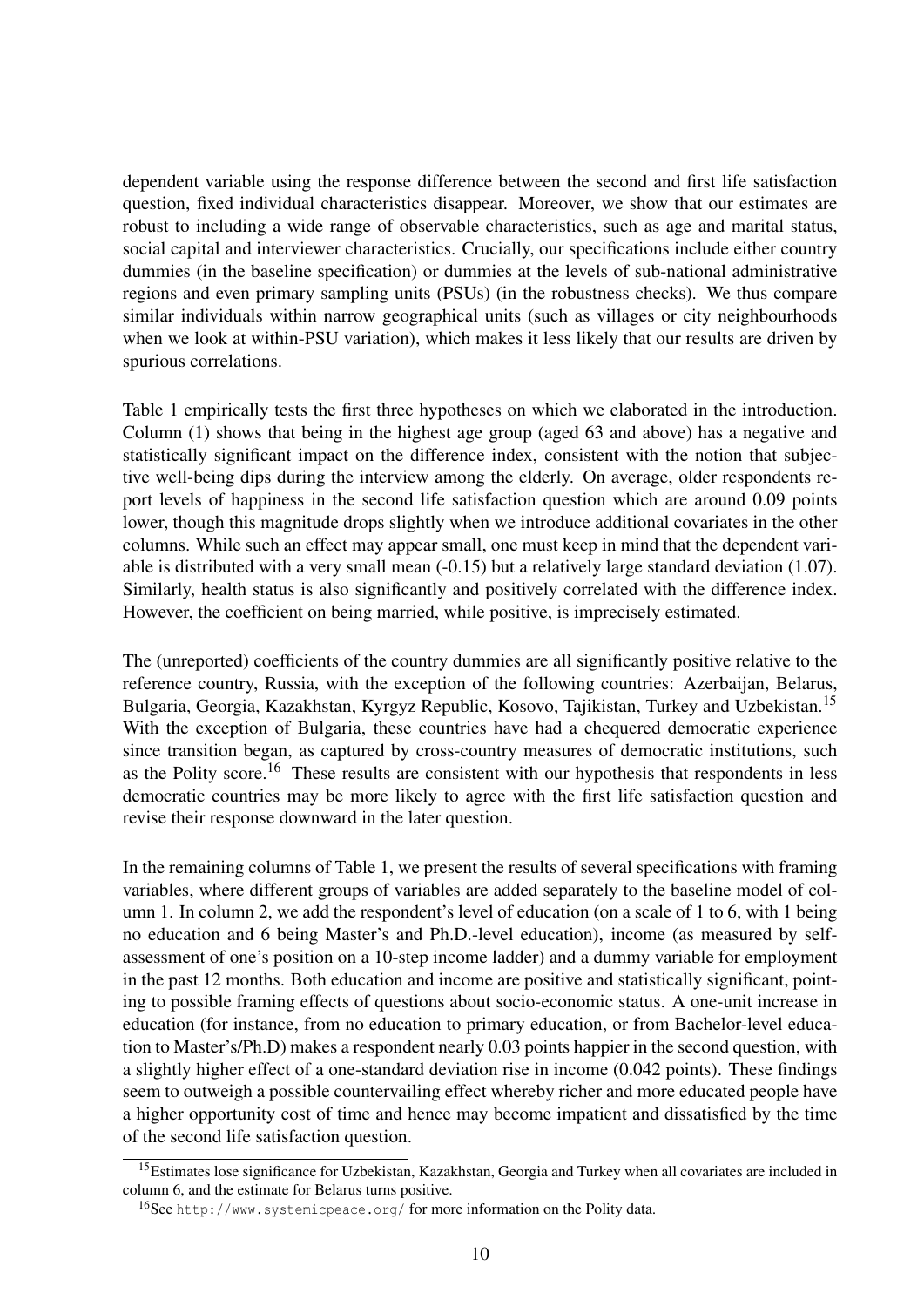Column 3 instead adds to the baseline specification two variables that relate (largely) to the respondent's parents and grandparents. One is the level of the father's education (measured in years of full-time education), which has a positive impact on the difference index, and suggests that those whose fathers have on average four more years of education (roughly the difference between high-school and university) report happiness scores in the second question that are nearly 0.06 points higher. The other variable is a dummy for whether the respondent, or any of his/her parents or grandparents, were killed, injured or forced to move during the second world war. Because the latter question is asked just before the second life satisfaction question, one might expect an impact on responses. It turns out that there is either no impact, or even a positive one (when only displacement is considered in unreported results). While this may be surprising, it has been noted in the psychology literature that the recall of negative events in the distant past (as opposed to more recent ones) can result in higher life satisfaction than for those recalling positive events<sup>17</sup>

In column 4 we add several variables relating to attitudes and beliefs about trust, corruption and the effectiveness of institutions. Although our expectation was that a negative view on these issues – for example, a belief that corruption is widespread – would be associated with a drop in the difference index, the results are either insignificant or go the opposite way. This is a puzzle that merits further investigation, but one possibility could be that more trustworthy people may be more likely to agree with the first life satisfaction question and reverse their response afterward. Interestingly, however, there is a statistically significant and negative relationship between the dummy variable capturing whether the respondent supports income equality and the difference in life satisfaction, in the magnitude of around 0.07 points.

In column 5 we introduce several social capital variables: whether the person meets regularly with friends (on a scale of 1 (never) to 5 (most days)), and participates in a political party (a dummy variable) or different organisations (ranging from 0 to 9 to capture all the organisations in which the respondent may be involved). In this case, we find supportive evidence for framing effects for two out of the three variables. Those who say they rarely or never meet up with friends tend to record lower life satisfaction scores in the second question, while those who are active in various organisations record a boost to their numerical life satisfaction. Membership in a political party is not significant. It is also possible that respondents with social capital find the interview more enjoyable, prompting them to give a higher answer to the second life satisfaction question.

Lastly, column 6 reports the results of an all-encompassing equation, including simultaneously all variables from the previous columns. The main conclusions for income, education, father's education and the social capital variables, as well as the country dummies, remain broadly valid, but some other results, including those relating to health and age, lose statistical significance, possibly because of including multiple controls in the same regression.

To test to what extent intervening questions and individual characteristics affect the recall of information and measurement error in life satisfaction responses, we next run a version of our estimating equation in which we simply take the absolute value of the difference as a dependent variable, thus ignoring whether answers to the second satisfaction question are higher or lower

<sup>&</sup>lt;sup>17</sup>See Schwarz (1999).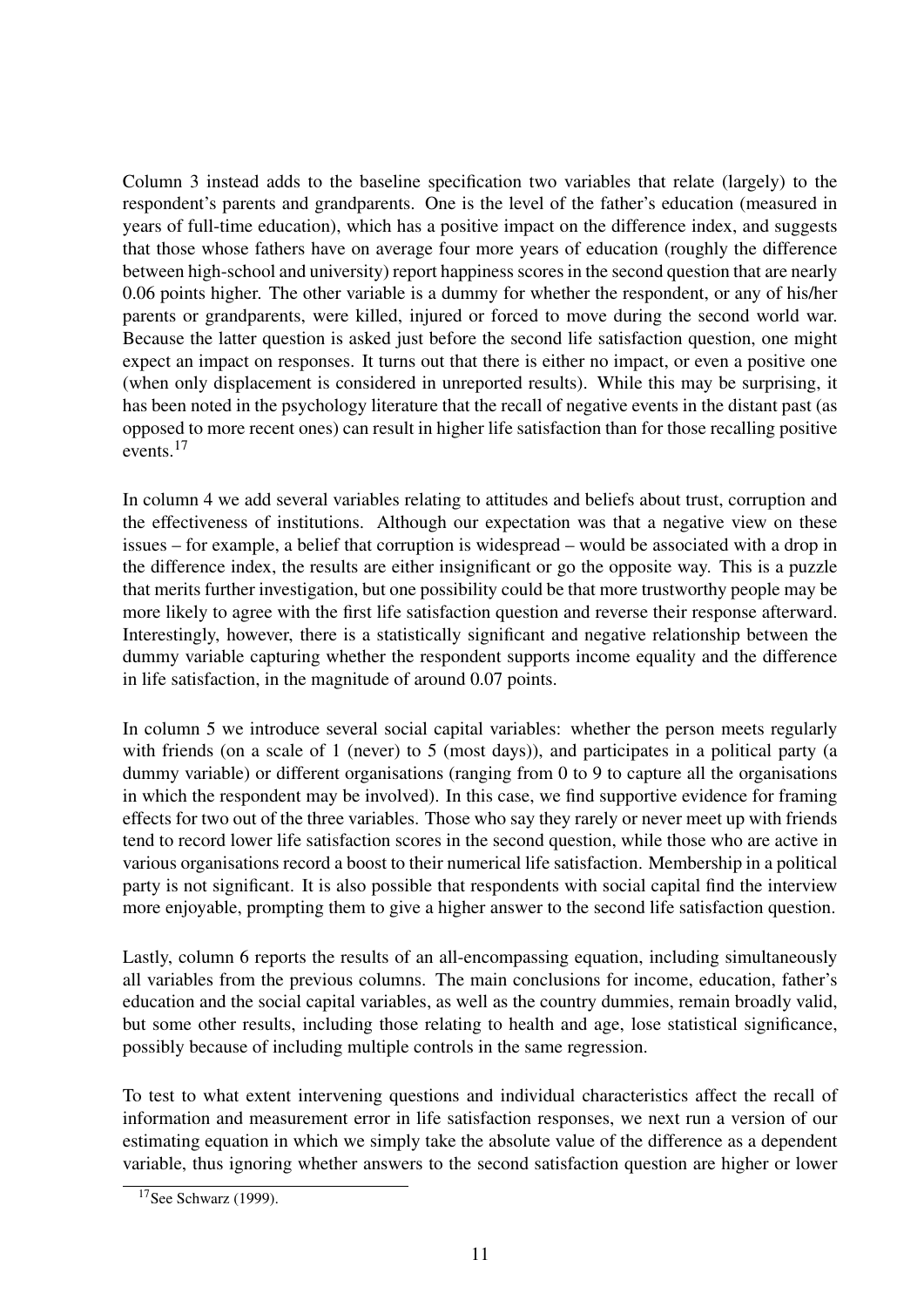than the first one (see Chart A1 in the online Appendix for a snapshot of the distribution of this variable). The results, which are presented in Table 2, show that individuals with lower socioeconomic status (captured by education, income and employment dummy) are less likely to give consistent responses. Using the point estimates in column 2, being employed increases response precision by around 0.03 points (3.8 per cent relative to the mean of the dependent variable), while the effect of a one-step increase in perceived income (on a ten-step income ladder) is around 0.02 points (2.4 per cent relative to the mean of the dependent variable).<sup>18</sup> This suggests that data on well-being for uneducated, low-income or unemployed groups may be subject to more noise, implying the need for robustness checks on these groups in life satisfaction studies. Controls for father's education, perceptions of institutions and social capital are not significant and do not change these results, hence they are omitted from the table to conserve space.

|                       | (1)                   | (2)                      | (3)                      |
|-----------------------|-----------------------|--------------------------|--------------------------|
|                       | Nine-point difference | Nine-point difference    | Nine-point difference    |
| <b>Baseline</b>       |                       |                          |                          |
| Health                | $0.0379***$           | $0.0224*$                | $0.0231*$                |
|                       | (0.0111)              | (0.0117)                 | (0.0122)                 |
| Married               | 0.0162                | 0.00764                  | 0.0109                   |
|                       | (0.0144)              | (0.0144)                 | (0.0163)                 |
| Age 18-22             | 0.0163                | 0.0191                   | 0.00859                  |
|                       | (0.0326)              | (0.0337)                 | (0.0385)                 |
| Age 23-32             | $-0.00759$            | $-0.0171$                | $-0.0441$                |
|                       | (0.0225)              | (0.0237)                 | (0.0265)                 |
| Age 33-42             | 0.00501               | 0.00836                  | $-0.00558$               |
|                       | (0.0158)              | (0.0161)                 | (0.0188)                 |
| Age 53-62             | 0.00141               | 0.00859                  | 0.0167                   |
|                       | (0.0196)              | (0.0201)                 | (0.0253)                 |
| Age $63+$             | $-0.0937***$          | $-0.0657***$             | $-0.0584**$              |
|                       | (0.0213)              | (0.0214)                 | (0.0258)                 |
| <b>Individual SES</b> |                       |                          |                          |
| Education             |                       | $0.0253***$<br>(0.00609) |                          |
| Income                |                       | $0.0254***$<br>(0.00771) |                          |
| Employed              |                       | 0.00670<br>(0.0196)      |                          |
| Parental background   |                       |                          |                          |
| Father's education    |                       |                          | $0.0141***$<br>(0.00263) |
| Affected by war       |                       |                          | 0.0128<br>(0.0204)       |
| Country dummies       | ✓                     | ✓                        | ✓                        |
| <b>Observations</b>   | 37792                 | 36259                    | 26045                    |
| $R^2$                 | 0.0428                | 0.0465                   | 0.0481                   |

Table 1: Determinants of difference in answers to the two life satisfaction questions

Notes: Dependent variable is the nine-point difference between the second life satisfaction question and the first life satisfaction question. OLS - Coefficients are reported. Standard errors are clustered at the country level. Significance levels: \*  $p < 0.1$ , \*\*  $p < 0.05$ , \*\*\*  $p < 0.01$ .

<sup>&</sup>lt;sup>18</sup>The absolute difference has a mean of 0.77 with a standard deviation of 0.76.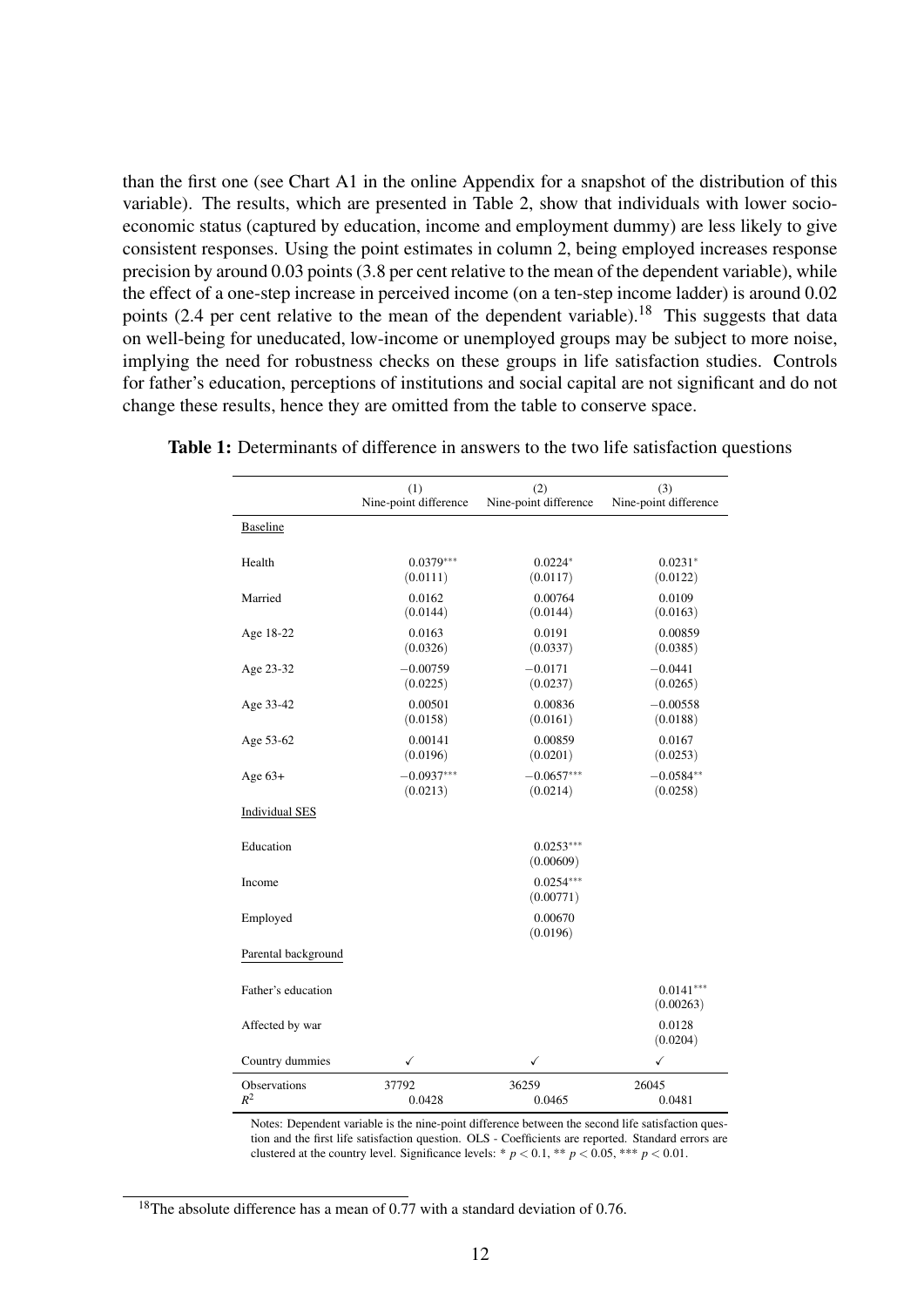|                                | (4)<br>Nine-point difference | (5)<br>Nine-point difference | (6)<br>Nine-point difference |
|--------------------------------|------------------------------|------------------------------|------------------------------|
| <b>Baseline</b>                |                              |                              |                              |
| Health                         | $0.0515***$<br>(0.00961)     | $0.0359***$<br>(0.0108)      | 0.0204<br>(0.0124)           |
| Married                        | $0.0289**$<br>(0.0133)       | 0.0167<br>(0.0147)           | 0.00897<br>(0.0166)          |
| Age 18-22                      | 0.0240<br>(0.0315)           | 0.00679<br>(0.0320)          | $-0.00325$<br>(0.0461)       |
| Age 23-32                      | $-0.0126$<br>(0.0224)        | $-0.0121$<br>(0.0221)        | $-0.0396$<br>(0.0257)        |
| Age 33-42                      | 0.00282<br>(0.0177)          | 0.00542<br>(0.0157)          | $-0.00145$<br>(0.0183)       |
| Age 53-62                      | $-0.00403$<br>(0.0226)       | $-0.000264$<br>(0.0194)      | 0.0203<br>(0.0289)           |
| Age $63+$                      | $-0.0620**$<br>(0.0263)      | $-0.0916***$<br>(0.0218)     | $-0.00349$<br>(0.0269)       |
| <b>Individual SES</b>          |                              |                              |                              |
| Education                      |                              |                              | $0.0111*$<br>(0.00627)       |
| Income                         |                              |                              | $0.0306***$<br>(0.00846)     |
| Employed                       |                              |                              | 0.00776<br>(0.0228)          |
| Parental background            |                              |                              |                              |
| Father's education             |                              |                              | $0.00911***$<br>(0.00277)    |
| Affected by war                |                              |                              | 0.0271<br>(0.0226)           |
| Perception of institutions     |                              |                              |                              |
| Trust institutions             | $-0.0756***$<br>(0.0153)     |                              | $-0.0889***$<br>(0.0181)     |
| Effective institutions exist   | $-0.102***$<br>(0.0179)      |                              | $-0.0949***$<br>(0.0211)     |
| Political liberties exist      | 0.00966<br>(0.0200)          |                              | 0.0112<br>(0.0227)           |
| Corruption exists              | 0.00136<br>(0.00196)         |                              | 0.00138<br>(0.00199)         |
| Incomes should be more equal   | $-0.0662***$<br>(0.0194)     |                              | $-0.0610***$<br>(0.0209)     |
| Social capital                 |                              |                              |                              |
| Meet up with friends           |                              | $0.0174**$<br>(0.00766)      | $0.0260**$<br>(0.0103)       |
| Member of a political party    |                              | $-0.0502$<br>(0.0332)        | $-0.0691$<br>(0.0432)        |
| Active member of organisations |                              | $0.0256***$<br>(0.00932)     | 0.0184<br>(0.0111)           |
| Country dummies                | ✓                            | $\checkmark$                 | ✓                            |
| Observations<br>$R^2$          | 26945<br>0.0567              | 37124<br>0.0435              | 18939<br>0.0670              |

Table 1 (continued)

l,

Notes: Dependent variable is the nine-point difference between the second life satisfaction question and the first life satisfaction question. OLS - Coefficients are reported. Standard errors are clustered at the country level. Significance levels: \*  $p < 0.1$ , \*\*  $p < 0.05$ , \*\*\*  $p < 0.01$ .<br>
13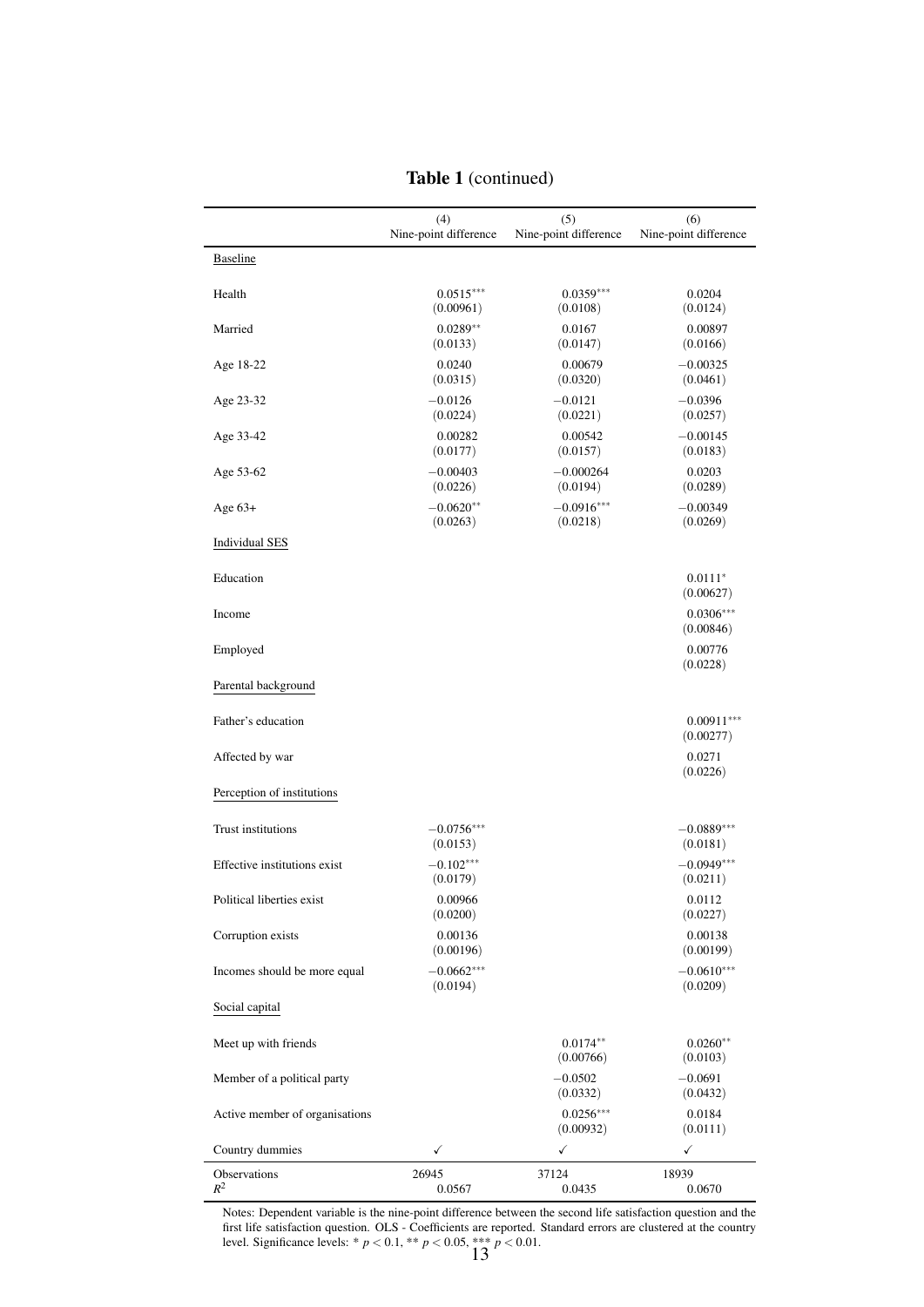|                            | (1)<br>Absolute difference | (2)<br>Absolute difference |
|----------------------------|----------------------------|----------------------------|
|                            |                            |                            |
| <b>Baseline</b>            |                            |                            |
| Health                     | $-0.00678$                 | $-0.0104$                  |
|                            | (0.00732)                  | (0.00987)                  |
| Married                    | 0.00147                    | 0.00247                    |
|                            | (0.0110)                   | (0.0162)                   |
| Age 18-22                  | $-0.0195$                  | $-0.0470**$                |
|                            | (0.0137)                   | (0.0217)                   |
| Age 23-32                  | $-0.00517$                 | $-0.00817$                 |
|                            | (0.0110)                   | (0.0185)                   |
| Age 33-42                  | $-0.0167$<br>(0.0108)      | $-0.0132$<br>(0.0142)      |
|                            |                            |                            |
| Age 53-62                  | $-0.0230*$<br>(0.0127)     | $-0.0275$<br>(0.0172)      |
| Age $63+$                  | $-0.0222$                  | $-0.0297$                  |
|                            | (0.0154)                   | (0.0204)                   |
| <b>Individual SES</b>      |                            |                            |
|                            |                            |                            |
| Education                  | $-0.00918**$               | $-0.0100**$                |
|                            | (0.00340)                  | (0.00474)                  |
| Income                     | $-0.0197***$               | $-0.0183***$               |
|                            | (0.00519)                  | (0.00594)                  |
| Employed                   | $-0.0335***$               | $-0.0293*$                 |
|                            | (0.0100)                   | (0.0155)                   |
| Parental background        |                            | ✓                          |
| Perception of institutions |                            | ✓                          |
| Social capital             |                            | ✓                          |
| Country dummies            |                            | ✓                          |
| <b>Observations</b>        | 36259                      | 18939                      |
| $R^2$                      | 0.0318                     | 0.0385                     |

Table 2: Determinants of absolute difference in answers to the two life satisfaction questions

Notes: Dependent variable is the absolute difference between the second life satisfaction question and the first life satisfaction question. OLS - Coefficients are reported. Standard errors are clustered at the country level. Significance levels: \* *p* < 0.1, \*\* *p* < 0.05, \*\*\* *p* < 0.01.

To assess the salience of the life satisfaction response differences which we have analysed, we estimate two separate life satisfaction regressions (in levels) similar to those used in the happiness literature in Table A1. In column 1, we use the first question as a dependent variable, while in column 2 we run exactly the same specification using the second life satisfaction question (for comparability, both questions are coded on a 1-5 scale).<sup>19</sup> Columns 3 and 4 test for the equality of each pair of coefficients and show that we can reject equivalence for 5 out of the 10 independent variables. When life satisfaction is proxied with the second question, education, income and father's education exhibit a stronger effect (with the latter coefficient turning from insignificant in column 1 to significant in column 2). The higher coefficient on age and the lower coefficient on age squared in column 2 suggest that the U-shaped effect is flatter when the dependent variable is obtained from answers to the second life satisfaction question (both regressions show that happiness reaches its nadir when respondents are around 42 years old). In other words, while the correlates of the two well-being questions appear broadly similar in

<sup>&</sup>lt;sup>19</sup>Including the number of children in the household (in unreported specifications) does not change these results.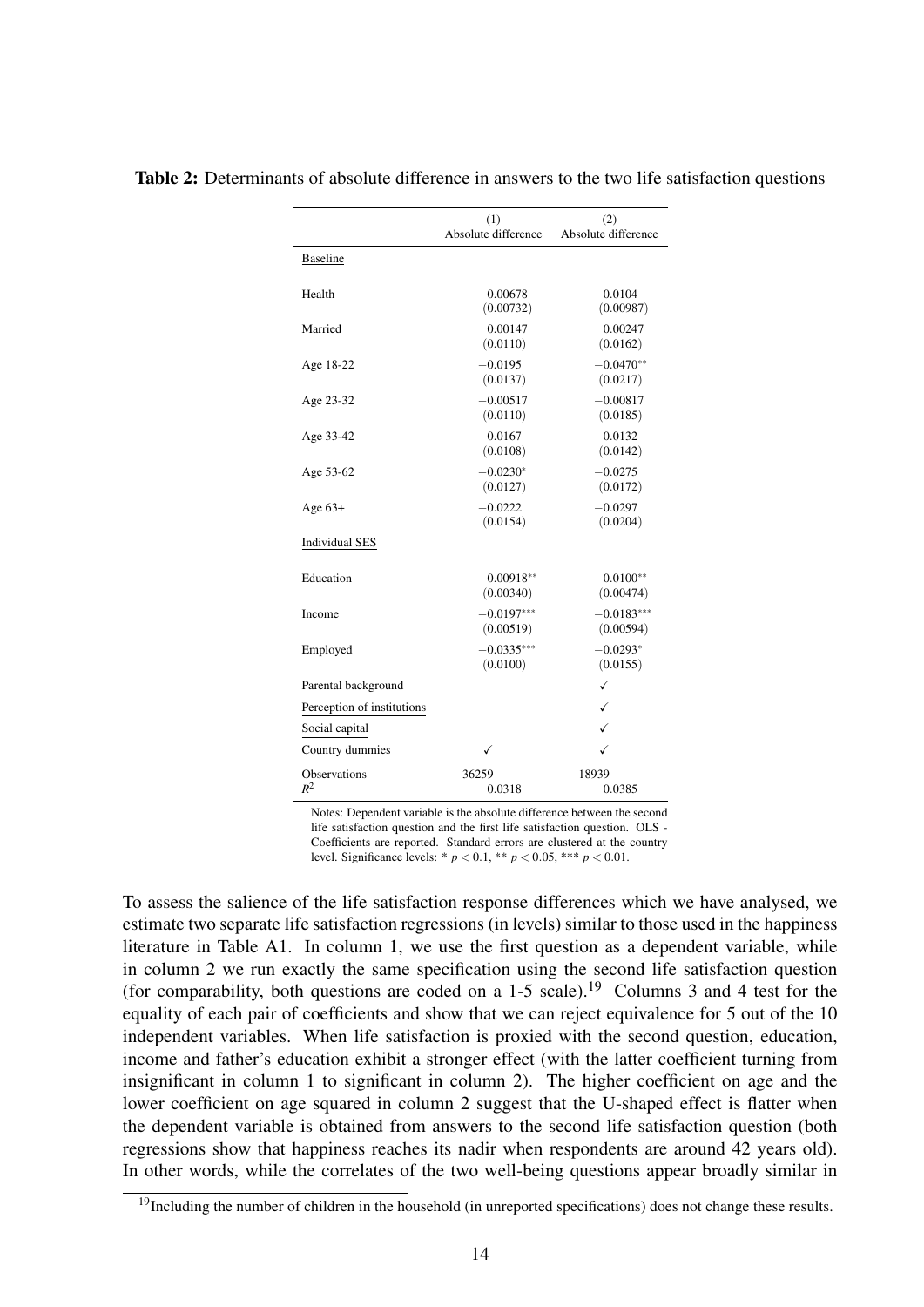our data, there are nevertheless several disparities which researchers should take into account. In addition, the magnitude and sign of the coefficients in Table A1 are very similar to those obtained in other cross-country work (using the World Values Survey) covering both transition and nontransition countries (Guriev and Zhuravskaya, 2009; Sanfey and Teksoz, 2007), which indicates that the results in this paper are not driven by the idiosyncrasies of the LiTS.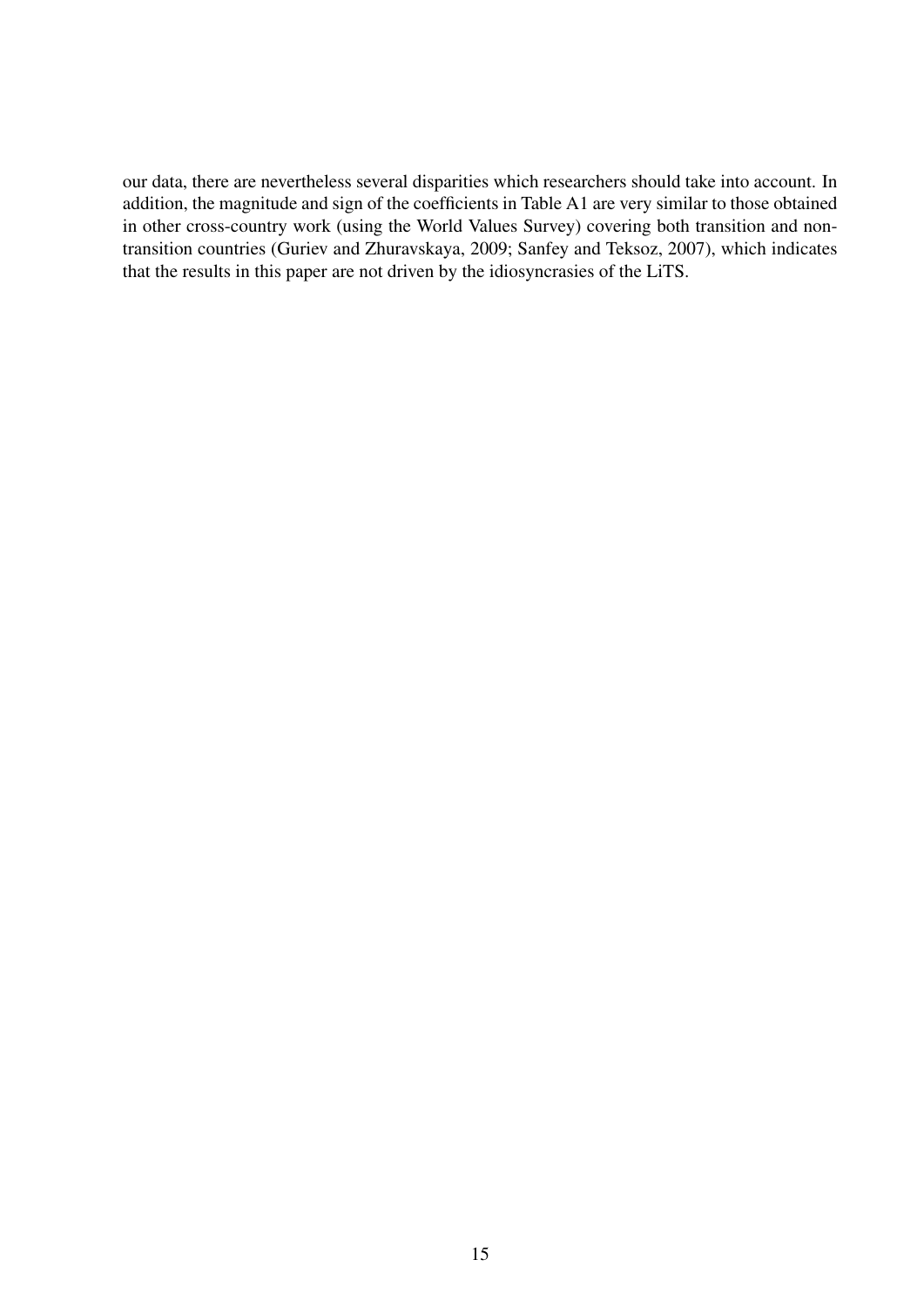# 5 Extensions and robustness

Are the life satisfaction biases which we uncover different across transition and non-transition countries? Keeping in mind the caveat that our sample contains only six non-transition countries (France, Germany, Italy, Sweden, Turkey and the United Kingdom), in Table A2 we present results from interacting our independent variables with a transition country dummy (only variables with significant interaction terms are reported to conserve space). We find that in transition countries those who are healthier, married and more trusting of institutions are more likely to report a *lower* life satisfaction score in the second question, while those who are richer are more likely to overreport happiness in the second question. None of the transition dummy interactions with the other independent variables are significant, suggesting that response inconsistencies are similar across transition and non-transition countries.

We test the robustness of our results in Table 3. In each case, we take the inclusive version of the model; that is, the equivalent of column 6 in Table 1. To further alleviate concerns about local-level unobservable characteristics, column 1 replaces the country dummies with dummies at the level of sub-national administrative regions. Instead, column 2 includes dummies at the primary sampling unit level (PSU), which essentially implies that we are comparing individuals within very small geographic units such as villages or city neighbourhoods (both specifications cluster the errors at either the regional or PSU level). Finally, column 3 introduces interviewer dummies.<sup>20</sup> In all three cases, the results are broadly consistent with those in Table 1, although sometimes in columns 2 and 3 they are less precisely estimated, possibly because we are dropping useful variation from our estimations.<sup>21</sup>

We implement several additional robustness tests in the online Appendix. In Tables A3 and A4 we relax the cardinality assumption on which our OLS regressions are based and show that our results are robust to using ordinal models (multinomial logit and ordered probit; marginal coefficients are reported in both tables). Following Conti and Pudney (2011), in Table A3 we distinguish three states:  $S_2 > S_1$ ,  $S_2 < S_1$  and  $S_2 = S_1$  (the latter being the reference category). To conserve space in Table A4, we only report the coefficient estimates for the difference categories -2, 0 and 2. Results are broadly in line with our baseline specification: respondents with low socioeconomic status are more likely to under-report happiness in the second question, while those with social capital are less likely to record a lower life satisfaction score in the second question. The results on institutional perceptions and income equality also survive.

In Table A5, we control for interview day and time and interview duration. Although results are largely consistent, estimates should be treated with caution since data limitations shrink our sample considerably.<sup>22</sup> In unreported specifications, we failed to find an interaction effect between

<sup>20</sup>Interviewer information is not available for Italy.

<sup>&</sup>lt;sup>21</sup>Since income and the extent to which the respondent meets up with friends lose significance in column 2, we also ran specifications in which we include the average value of these variables for all respondents in the individual's PSU (excluding the respondent himself/herself). Our results indicate that this specification explains around 46 per cent of the observed variation in individual income and around 39 per cent of the observed variation in the individual propensity to meet up with friends, likely because these variables are highly correlated at the local level.

<sup>&</sup>lt;sup>22</sup>Although interview duration may be endogenous to various individual characteristics, we do not find that any of our independent variables explain it in our sample.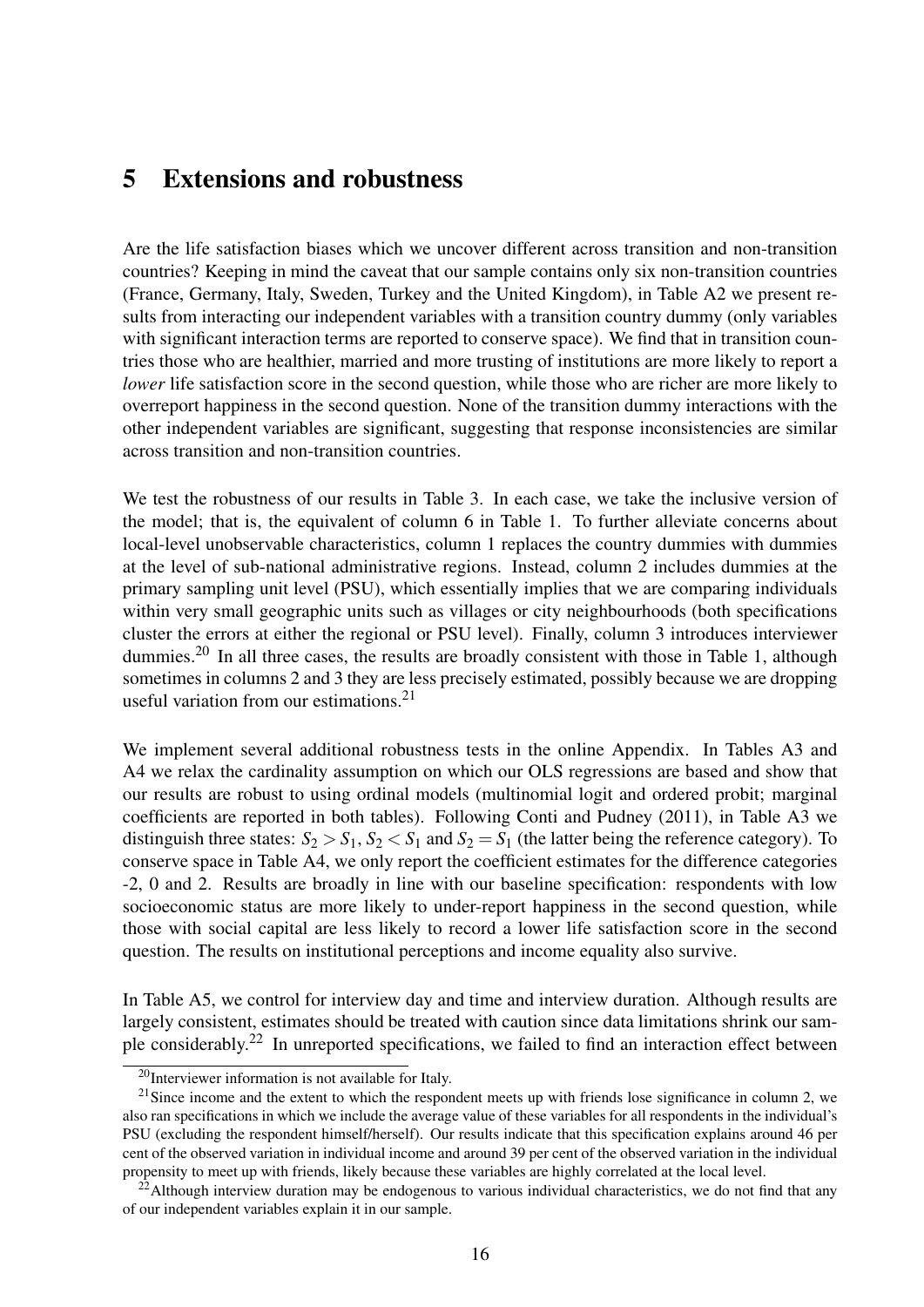interview duration and any of our independent variables, though of course this could arise from attenuation bias due to measurement error in the duration variable.

We probe the sensitivity of our results to an alternative and more flexible coding scheme of our dependent variable (which now ranges from -2 to 2) in Table A6. More precisely, if the respondent gave an answer of 1 or 2 in the first question, we regarded any answer of 1, 2, 3, or 4 in the second question as consistent and coded these cases as having a difference score of 0. For respondents who picked either 1 or 2 in the first question but 5 or 6 in the second question, we coded a difference score of 1. If a respondent picked 1 or 2 in the first question but 7, 8, 9 or 10 in the second question, then the difference score takes a value of 2. Following a similar logic, respondents with a life satisfaction score in the first question of 4 or 5 can pick 7, 8, 9 or 10 in the second question (for a difference score of 0), 5 or 6 (for a difference score of -1) and 1, 2, 3 or 4 (for a difference score of -2). Respondents who picked the middle category in the first question (3) can choose either 5 or 6 in the second question (for a difference score of 0), 1, 2, 3 or 4 (for a difference score of -1), or 7, 8, 9 or 10 (for a difference score of 1). The results in Table A6 are very similar to those we presented earlier.

In unreported specifications, we recoded our dependent variable as a standardised difference; that is, converting S1 and S2 to standardised scores (subtracting the mean across all observations and dividing by the standard deviation) and taking the difference. In a different specification, we dropped difference scores of -4 and 4. In both variants, the main conclusions derived from the model estimated earlier still hold.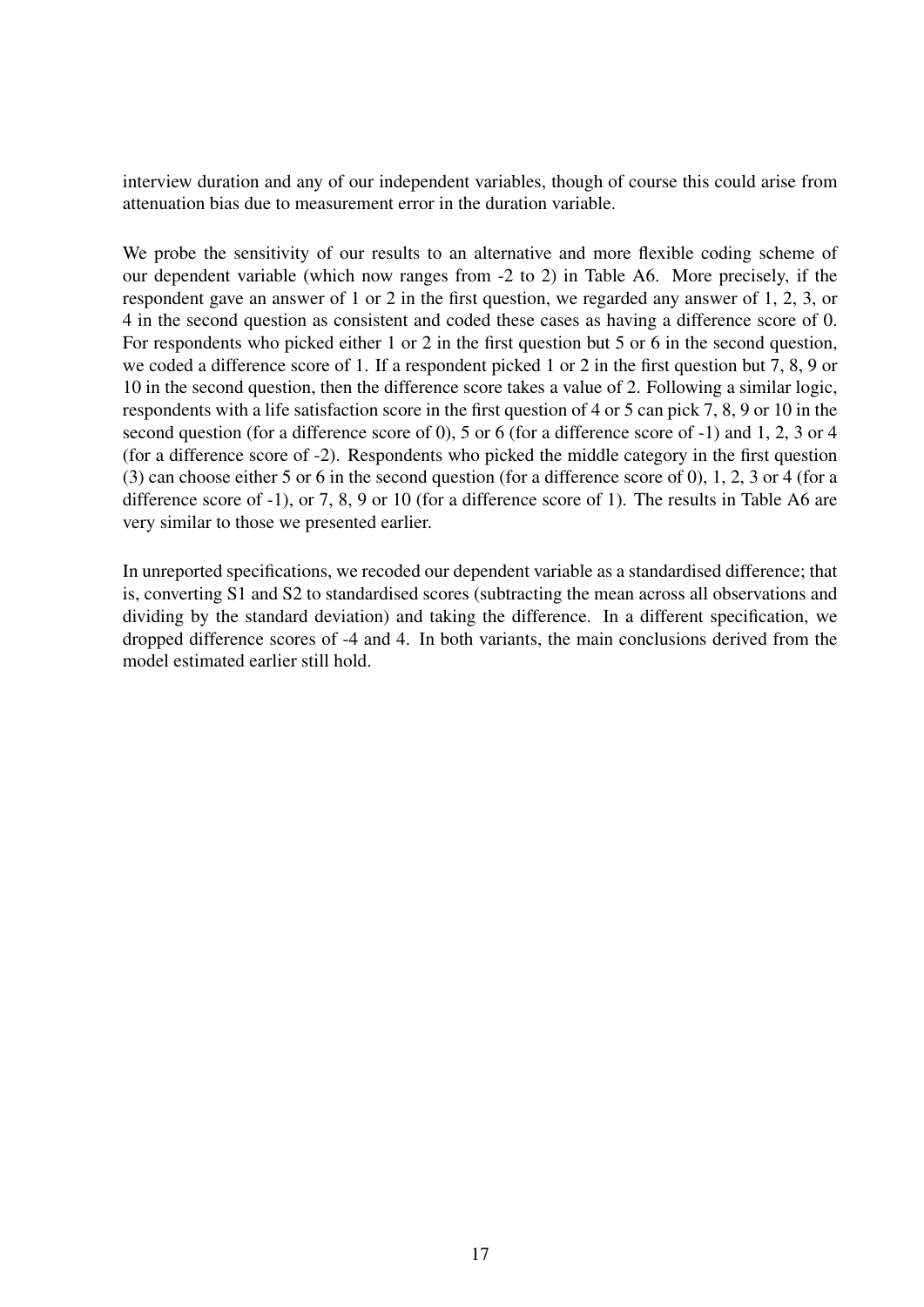|                                | (1)                   | (2)                   | (3)                   |
|--------------------------------|-----------------------|-----------------------|-----------------------|
|                                | Nine-point difference | Nine-point difference | Nine-point difference |
| <b>Baseline</b>                |                       |                       |                       |
| Health                         | $0.0250*$             | 0.0200                | 0.0198                |
|                                | (0.0137)              | (0.0126)              | (0.0126)              |
| Married                        | 0.00501               | 0.0247                | 0.0277                |
|                                | (0.0179)              | (0.0186)              | (0.0198)              |
| Age 18-22                      | $-0.0126$             | $-0.00778$            | 0.0152                |
|                                | (0.0417)              | (0.0413)              | (0.0423)              |
| Age 23-32                      | $-0.0440*$            | $-0.0264$             | $-0.0235$             |
|                                | (0.0236)              | (0.0270)              | (0.0307)              |
| Age 33-42                      | $-0.00109$            | 0.0106                | 0.0115                |
|                                | (0.0219)              | (0.0251)              | (0.0279)              |
| Age 53-62                      | 0.0154                | 0.00437               | 0.00827               |
|                                | (0.0288)              | (0.0280)              | (0.0293)              |
| Age $63+$                      | 0.00559               | $-0.00308$            | $-0.0379$             |
|                                | (0.0385)              | (0.0315)              | (0.0318)              |
| <b>Individual SES</b>          |                       |                       |                       |
| Education                      | $0.0136*$             | $0.0168**$            | 0.00975               |
|                                | (0.00749)             | (0.00767)             | (0.00811)             |
| Income                         | $0.0243***$           | 0.0101                | $0.0131*$             |
|                                | (0.00687)             | (0.00732)             | (0.00756)             |
| Employed                       | 0.0188                | 0.00749               | $-0.0200$             |
|                                | (0.0190)              | (0.0213)              | (0.0213)              |
| Parental background            |                       |                       |                       |
| Father's education             | $0.00823***$          | $0.00882***$          | $0.00977***$          |
|                                | (0.00292)             | (0.00260)             | (0.00273)             |
| Affected by war                | 0.0157                | 0.0109                | 0.0167                |
|                                | (0.0197)              | (0.0209)              | (0.0220)              |
| Perception of institutions     |                       |                       |                       |
| Trust institutions             | $-0.0879***$          | $-0.0839***$          | $-0.0743***$          |
|                                | (0.0154)              | (0.0165)              | (0.0177)              |
| Effective institutions exist   | $-0.0787***$          | $-0.0645***$          | $-0.0823***$          |
|                                | (0.0273)              | (0.0189)              | (0.0189)              |
| Political liberties exist      | $0.0449**$            | $0.0372*$             | 0.0158                |
|                                | (0.0200)              | (0.0222)              | (0.0223)              |
| Corruption exists              | $-0.000257$           | $-0.000180$           | $-0.000853$           |
|                                | (0.00181)             | (0.00224)             | (0.00244)             |
| Incomes should be more equal   | $-0.0591***$          | $-0.0470**$           | $-0.0442**$           |
|                                | (0.0204)              | (0.0218)              | (0.0224)              |
| Social capital                 |                       |                       |                       |
| Meet up with friends           | $0.0164*$             | 0.0101                | 0.00221               |
|                                | (0.00957)             | (0.0110)              | (0.0109)              |
| Member of a political party    | $-0.0706$             | $-0.0691*$            | $-0.0311$             |
|                                | (0.0484)              | (0.0382)              | (0.0377)              |
| Active member of organisations | $0.0318**$            | $0.0290*$             | 0.0147                |
|                                | (0.0129)              | (0.0150)              | (0.0136)              |
| Region dummies                 | ✓                     |                       |                       |
| <b>PSU</b> dummies             |                       | ✓                     |                       |
| Interviewer dummies            |                       |                       | ✓                     |
| Observations                   | 18939                 | 18939                 | 18176                 |
| $R^2$                          | 0.131                 | 0.260                 | 0.296                 |

Notes: OLS - Coefficients are reported. Standard errors are clustered at the country level. Significance levels: \* *p* < 0.1, \*\* *p* < 0.05, \*\*\* *p* < 0.01.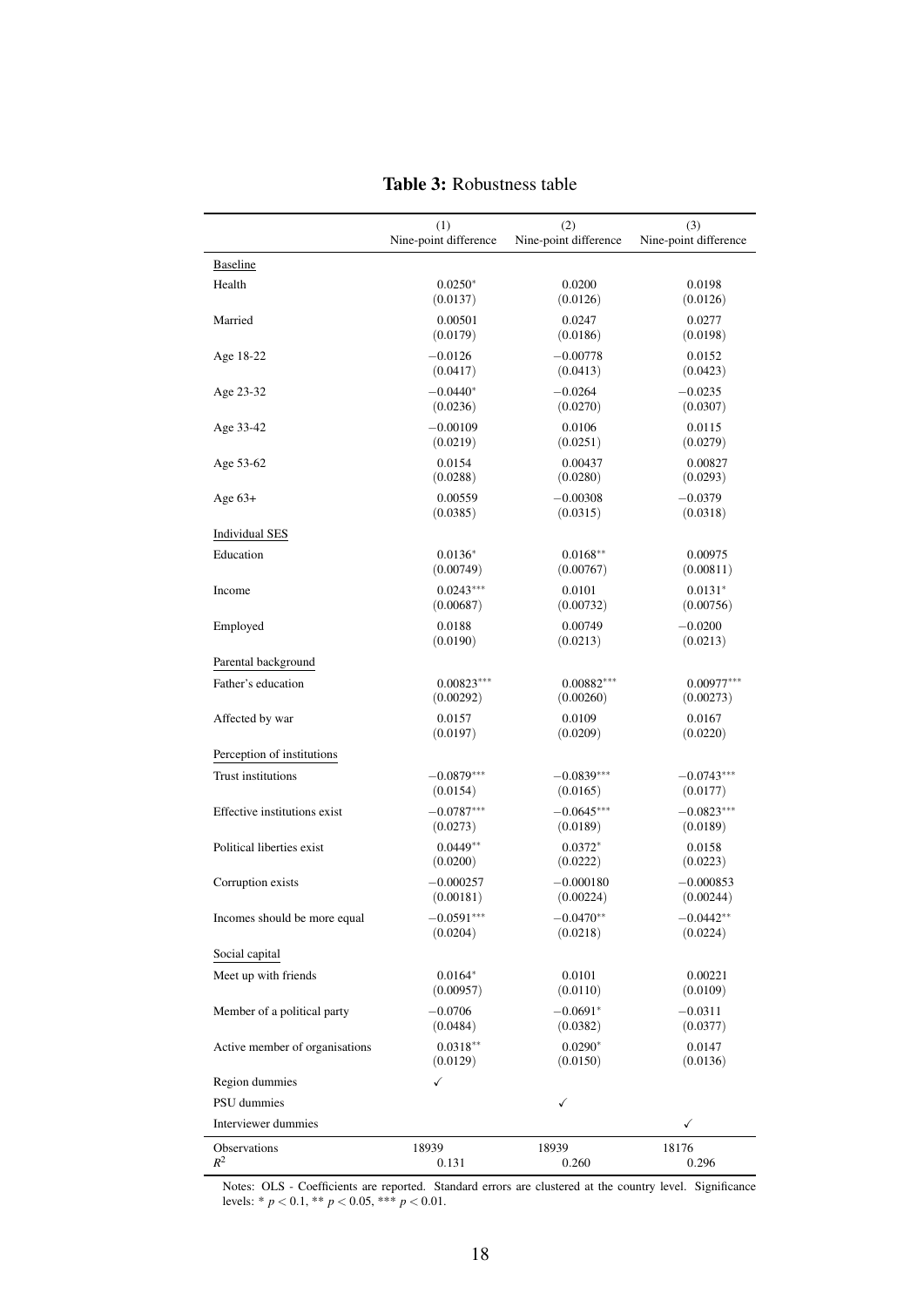# 6 Conclusion

We exploit the rare opportunity to observe answers to two similar life satisfaction questions asked during the same interview in the LiTS. We conclude that the ordering and wording of questions on subjective well-being can influence the responses, and that this fact should be taken into account when designing household questionnaires and interpreting the resulting data. To summarise: we found that there is a high degree of consistency between the answers to the two questions on life satisfaction. That is good news for the happiness literature, because it helps to rebut the view that data on subjective well-being are noisy and unduly influenced by whims. Furthermore, our findings that sensitive questions on institutions and corruption do not bias responses in the second life satisfaction question downward is encouraging, particularly in light of the opposite conclusion reached by Deaton (2012) for the United States.

However, our analysis also shows that for around 14 per cent of respondents, life satisfaction changed significantly from the first to the second question. Older and less healthy people appear to experience a drop in satisfaction during the interview, and intervening questions related to individual SES, parental background and social capital can trigger changes in well-being, perhaps by reminding people of pleasant or unpleasant aspects of their lives. The striking differences in responses to the two questions in more repressive regimes indicates the need for care in interpreting other questions where the interviewee is invited to agree or disagree with the interviewer. We also find that the life satisfaction responses of those who have less income, education or are unemployed are more noisy.

These results point to a number of methodological suggestions for future research in this area. First, the length of the questionnaire needs to be considered and, if possible, shortened. The fact that older and relatively unhealthy people show a drop in life satisfaction during the interview suggests that their responses to other questions that come towards the end may be contaminated by fatigue. In addition, researchers studying the determinants of life satisfaction may wish to run robustness tests on those sub-samples of respondents which we identified as more prone to "imprecise" answers. More broadly, the "gold-standard" approach would be to use two identical life satisfaction questions whose position is randomly assigned in the survey. Unfortunately, a research design of this type may be difficult and expensive to carry out in a large cross-country survey such as the LiTS. In the absence of such an approach, we believe that the research strategy adopted in this paper provides an important methodological contribution.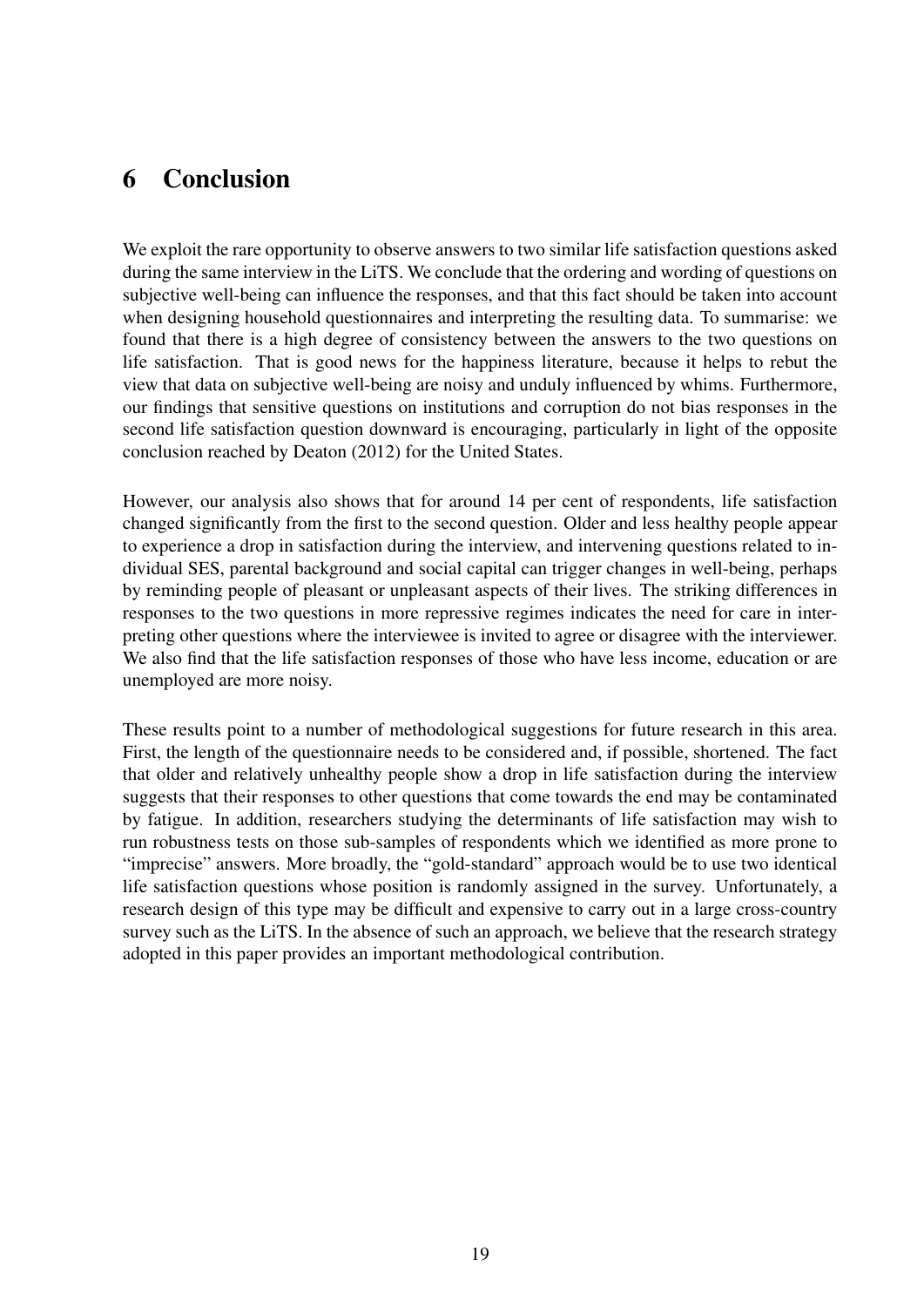# **References**

- A. Chadi (2013), "The role of interviewer encounters in panel responses on life satisfaction", *Economics Letters*, *121*(3), 550–554.
- A. Chadi (2014), "Dissatisfied with life or with being interviewed? Happiness and motivation to participate in a survey", *SOEP Working paper 639*, (639).
- A. Cojocaru and M. F. Diagne (2013), "How reliable and consistent are subjective measures of welfare in Europe and Central Asia? Evidence from the second Life in Transition Survey", *World Bank Policy Research Working Paper 6359*, (6359).
- G. Conti and S. Pudney (2011), "Survey design and the analysis of satisfaction", *Review of Economics and Statistics*, *93*(3), 1087–1093.
- A. Dabalen and S. Paul (2011), "History of events and life-satisfaction in transition countries", *World Bank Policy Research Working Paper 5526*, (5526).
- A. Deaton (2012), "The financial crisis and the well-being of Americans 2011 OEP Hicks Lecture", *Oxford economic papers*, *64*(1), 1–26.
- P. Dolan and G. Kavetsos (2012), "Happy talk: mode of administration effects on subjective well-being", *CEP Discussion Paper 1159*, (1159).
- A. Ferrer-i Carbonell and P. Frijters (2004), "How important is methodology for the estimates of the determinants of happiness?", *The Economic Journal*, *114*(497), 641–659.
- B. S. Frey and A. Stutzer (2010), *Happiness and economics: how the economy and institutions affect human well-being*, Princeton University Press.
- S. Guriev and E. Zhuravskaya (2009), "Unhappiness in transition", *Journal of Economic Perspectives*, *23*(2), 143–68.
- O. Heffetz and M. Rabin (2013), "Conclusions regarding cross-group differences in happiness depend on difficulty of reaching respondents", *The American Economic Review*, *103*(7), 3001– 3021.
- J. F. Helliwell, R. Layard, J. Sachs, and E. C. Council (2013), *World happiness report 2013*, Sustainable Development Solutions Network.
- D. Kahneman and A. B. Krueger (2006), "Developments in the measurement of subjective wellbeing", *The Journal of Economic Perspectives*, *20*(1), 3–24.
- S. C. Kassenboehmer and J. P. Haisken-DeNew (2012), "Heresy or enlightenment? The wellbeing age U-shape effect is flat", *Economics Letters*, *117*(1), 235–238.
- G. Kavetsos, M. Dimitriadou, and P. Dolan (2014), "Measuring happiness: context matters", *Applied Economics Letters*, *21*(5), 308–311.
- J. Kornai (2006), "The great transformation of central eastern Europe", *Economics of Transition*, *14*(2), 207–244.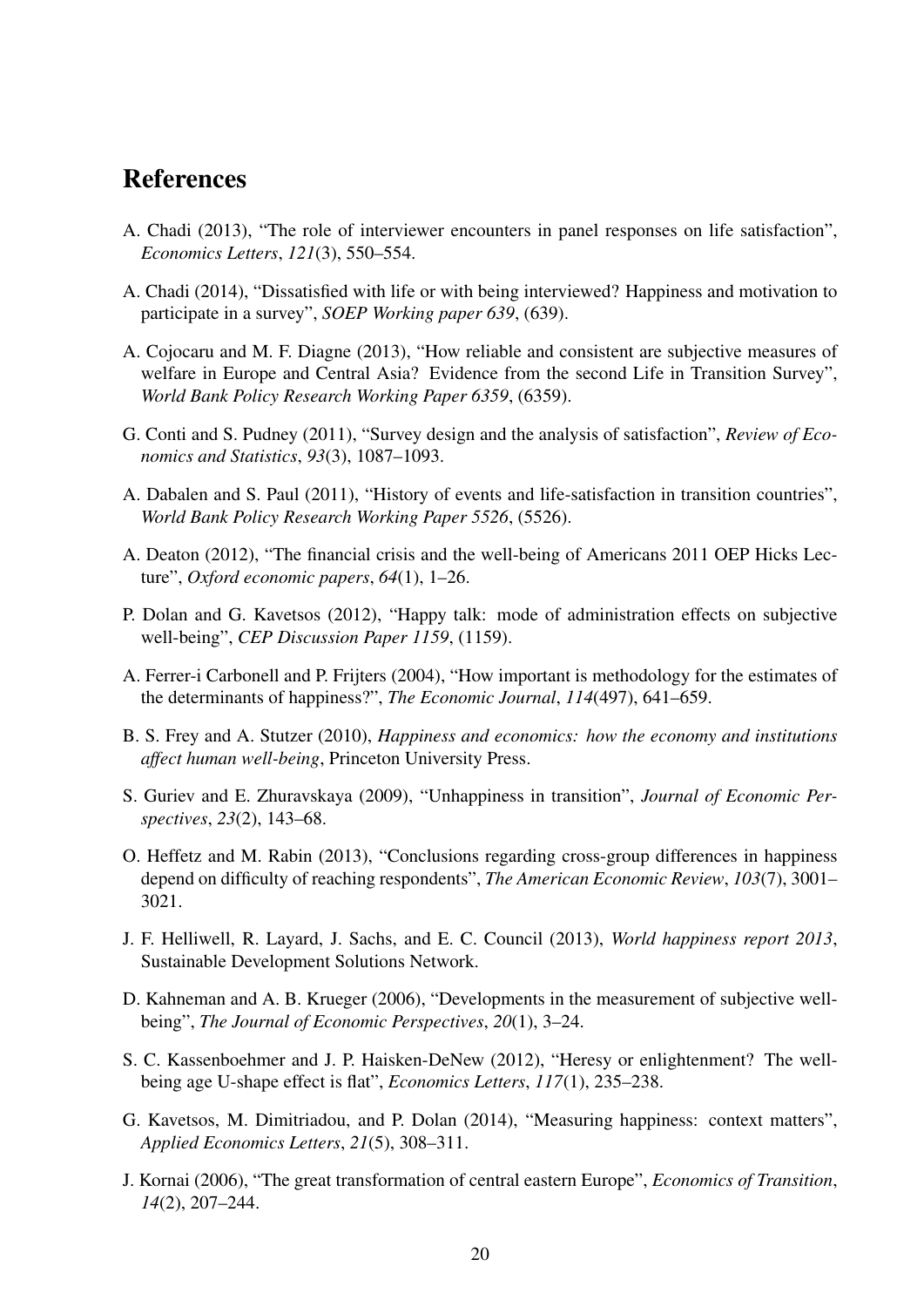- A. B. Krueger and D. A. Schkade (2008), "The reliability of subjective well-being measures", *Journal of Public Economics*, *92*(8), 1833–1845.
- R. Layard (2005), "Happiness: lessons from a new science", *London: Allen Lane*.
- N. Powdthavee (2010), *The happiness equation: the surprising economics of our most valuable asset*, Icon Books.
- P. Sanfey and U. Teksoz (2007), "Does transition make you happy?", *Economics of Transition*, *15*(4), 707–731.
- U. Schimmack and S. Oishi (2005), "The influence of chronically and temporarily accessible information on life satisfaction judgments", *Journal of Personality and Social Psychology*, *89*(3), 395.
- N. Schwarz (1999), "Self-reports: how the questions shape the answers", *American Psychologist*, *54*(2), 93.
- C. Senik (2009), "Direct evidence on income comparisons and their welfare effects", *Journal of Economic Behavior & Organization*, *72*(1), 408–424.
- R. Studer (2012), "Does it matter how happiness is measured? Evidence from a randomized controlled experiment", *Journal of Economic and Social Measurement*, *37*(4), 317–336.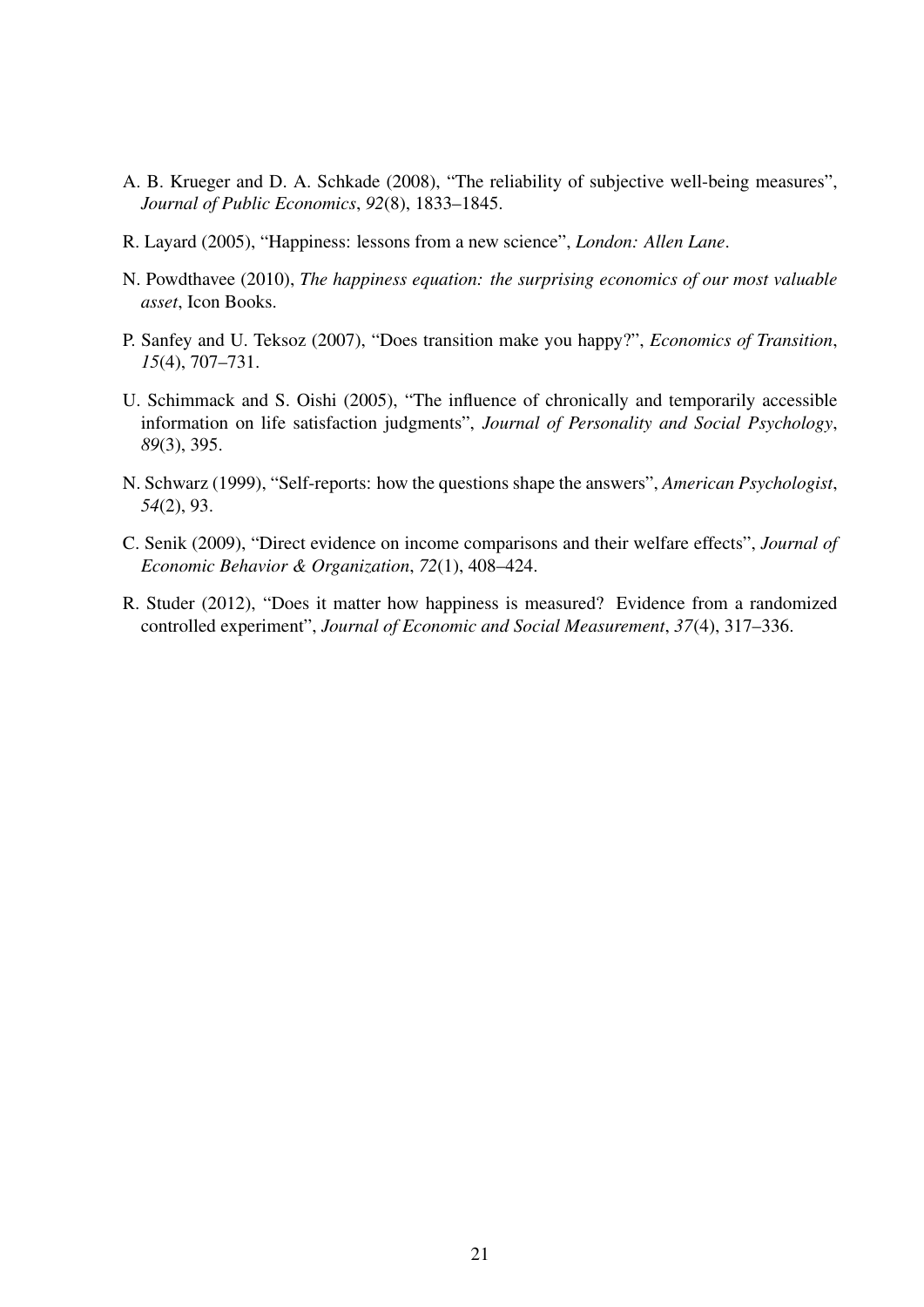# ONLINE APPENDIX

# Additional charts and tables



Chart A1: Histogram of the absolute difference in responses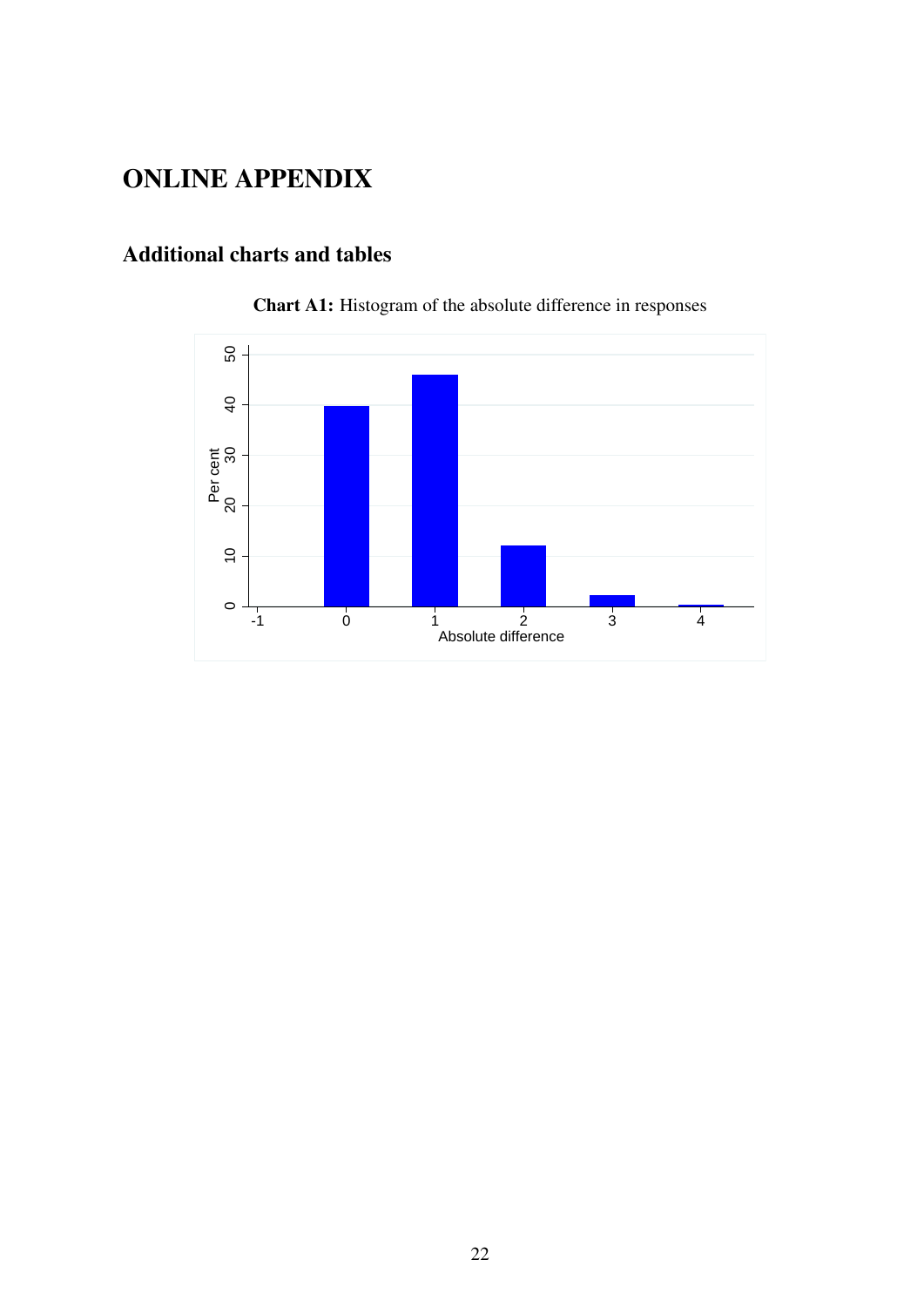|                       | (1)<br>S <sub>1</sub>        | (2)<br>S <sub>2</sub>        | (3)<br>$\chi^2$ | (4)<br>p-value |
|-----------------------|------------------------------|------------------------------|-----------------|----------------|
| Health                | $0.163***$<br>(0.0107)       | $0.169***$<br>(0.0120)       | 0.34            | 0.560          |
| Married               | $0.123***$<br>(0.0145)       | $0.121***$<br>(0.0170)       | 0.01            | 0.933          |
| Age                   | $-0.0273***$<br>(0.00293)    | $-0.0193***$<br>(0.00292)    | 9.74            | 0.002          |
| Age <sup>2</sup>      | $0.000319***$<br>(0.0000300) | $0.000232***$<br>(0.0000314) | 14.10           | 0.000          |
| Male                  | $-0.0569***$<br>(0.0176)     | $-0.0530***$<br>(0.0164)     | 0.06            | 0.799          |
| Education             | $0.0312***$<br>(0.00711)     | $0.0470***$<br>(0.00821)     | 6.52            | 0.011          |
| Income                | $0.205***$<br>(0.0117)       | $0.226***$<br>(0.0125)       | 7.79            | 0.053          |
| Employed              | $0.0372**$<br>(0.0178)       | $0.0375**$<br>(0.0161)       | 0.00            | 0.986          |
| Father's education    | $-0.00184$<br>(0.00255)      | $0.00850***$<br>(0.00210)    | 16.05           | 0.000          |
| Affected by war       | 0.00630<br>(0.0190)          | 0.0241<br>(0.0197)           | 0.72            | 0.395          |
| Country dummies       | ✓                            | $\checkmark$                 |                 |                |
| Observations<br>$R^2$ | 25427<br>0.266               | 25666<br>0.343               |                 |                |

Table A1: Life satisfaction regressions using S1 and S2

Notes: Dependent variable in column 1 is the first life satisfaction question, while in column 2 it is the second life satisfaction question. Both questions are coded on a 1-5 scale (see text for more details). OLS - Coefficients are reported. Standard errors are clustered at the country level. Significance levels: \* *p* < 0.1, \*\* *p* < 0.05, \*\*\* *p* < 0.01.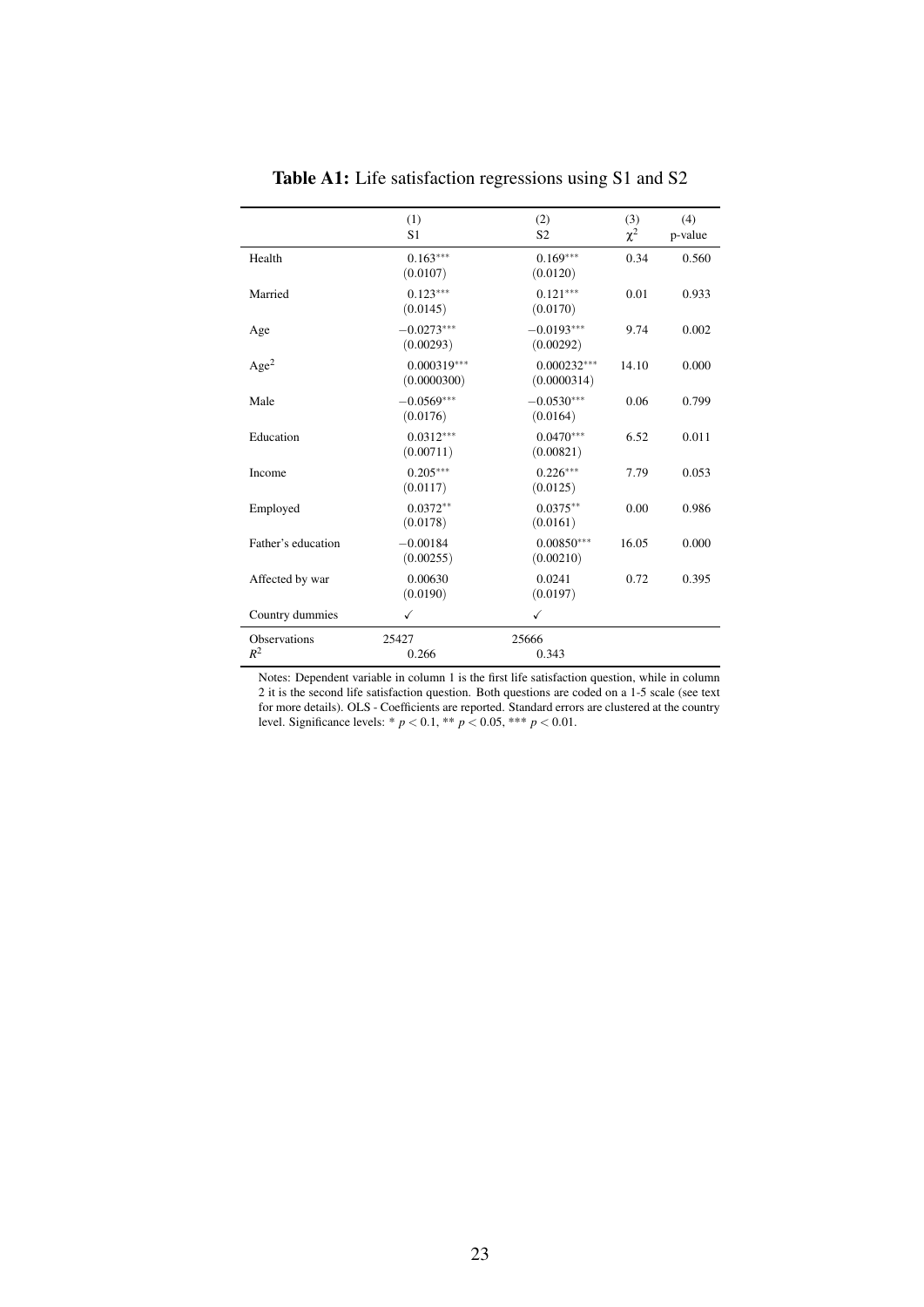|                                                    | (1)<br>Nine-point difference |
|----------------------------------------------------|------------------------------|
| Transition                                         | $-0.0762$<br>(0.309)         |
| Health                                             | $0.0593***$<br>(0.0167)      |
| Health * Transition                                | $-0.0519**$<br>(0.0241)      |
| Married                                            | $0.0884***$<br>(0.0161)      |
| Married * Transition                               | $-0.138***$<br>(0.0262)      |
| Income                                             | $-0.00616$<br>(0.00713)      |
| Income * Transition                                | $0.0532***$<br>(0.0114)      |
| <b>Trust institutions</b>                          | $-0.0549$<br>(0.0369)        |
| Trust institutions * Transition                    | $-0.101**$<br>(0.0423)       |
| Country dummies<br>Other controls and interactions |                              |
| Observations<br>$R^2$                              | 18940<br>0.0381              |

#### Table A2: Examining the difference in response biases between transition and non-transition countries

Notes: Dependent variable is the nine-point difference between the second life satisfaction question and the first life satisfaction question. OLS - Coefficients are reported. Standard errors are clustered at the country level. Significance levels: \*  $p < 0.1$ , \*\*  $p < 0.05$ , \*\*\*  $p < 0.01$ .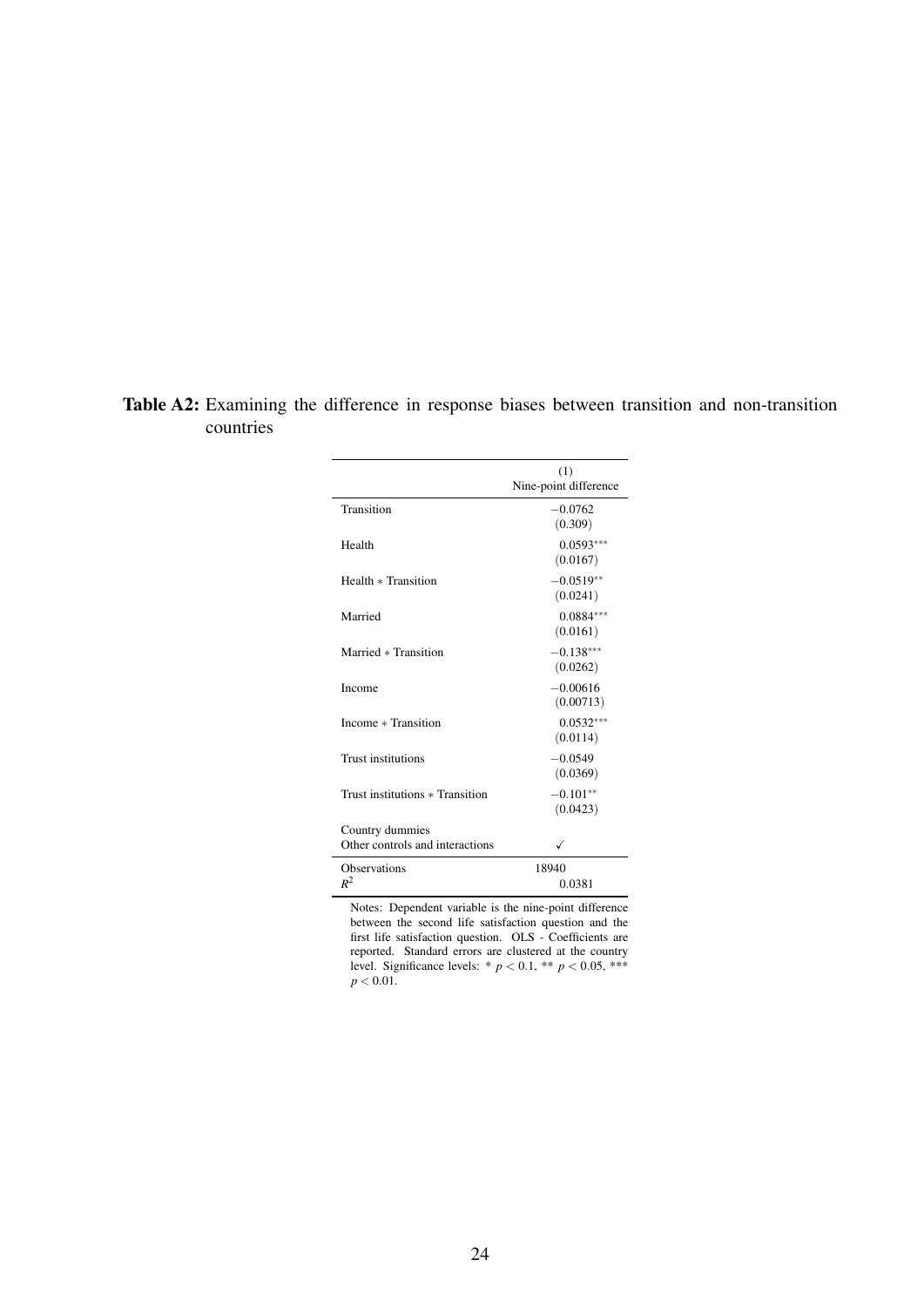|                                | (1)<br>Pr(S2 > S1)         | (2)<br>Pr(S2 < S1)            |  |  |
|--------------------------------|----------------------------|-------------------------------|--|--|
| <b>Baseline</b>                |                            |                               |  |  |
| Health                         | 0.00668<br>(0.00502)       | $-0.00768$<br>(0.00684)       |  |  |
| Married                        | 0.00998<br>(0.00639)       | $-0.00227$<br>(0.00938)       |  |  |
| Age 18-22                      | $-0.00773$<br>(0.0193)     | $-0.0137$<br>(0.0193)         |  |  |
| Age 23-32                      | $-0.0111$<br>(0.0112)      | 0.0157<br>(0.0127)            |  |  |
| Age 33-42                      | 0.00197<br>(0.00801)       | 0.00389<br>(0.0110)           |  |  |
| Age 53-62                      | 0.00383<br>(0.0101)        | $-0.0128$<br>(0.0127)         |  |  |
| Age $63+$                      | $-0.00454$<br>(0.0103)     | 0.0101<br>(0.0153)            |  |  |
| <b>Individual SES</b>          |                            |                               |  |  |
| Education                      | $-0.0000309$<br>(0.00275)  | $-0.00811***$<br>(0.00273)    |  |  |
| Income                         | 0.00368<br>(0.00335)       | $-0.0171***$<br>(0.00309)     |  |  |
| Employed                       | $-0.00259$<br>(0.00871)    | $-0.00349$<br>(0.0107)        |  |  |
| Parental background            |                            |                               |  |  |
| Father's education             | $0.00303***$<br>(0.000905) | $-0.00346^{***}$<br>(0.00120) |  |  |
| Affected by war                | $0.0143*$<br>(0.00860)     | $-0.0103$<br>(0.00986)        |  |  |
| Perception of institutions     |                            |                               |  |  |
| Trust institutions             | $-0.0333***$<br>(0.00670)  | $0.0270***$<br>(0.00751)      |  |  |
| Effective institutions exist   | $-0.0248***$<br>(0.00826)  | $0.0348***$<br>(0.00842)      |  |  |
| Political liberties exist      | 0.00123<br>(0.00851)       | $-0.00650$<br>(0.00798)       |  |  |
| Corruption exists              | $-0.0000553$<br>(0.000586) | $-0.00124$<br>(0.000969)      |  |  |
| Incomes should be more equal   | $-0.0192**$<br>(0.00876)   | $0.0249***$<br>(0.00919)      |  |  |
| Social capital                 |                            |                               |  |  |
| Meet up with friends           | 0.00431<br>(0.00400)       | $-0.0122***$<br>(0.00392)     |  |  |
| Member of a political party    | $-0.00206$<br>(0.0173)     | $0.0379***$<br>(0.0137)       |  |  |
| Active member of organisations | 0.00454<br>(0.00542)       | $-0.0130*$<br>(0.00732)       |  |  |
| Country dummies                | ✓                          | ✓                             |  |  |
| Observations                   | 18940                      | 18940                         |  |  |

Table A3: Multinomial logit specification

Notes: Marginal coefficients are reported. Standard errors are clustered at the country level. Significance levels: \*  $p < 0.1$ , \*\*  $p < 0.05$ , \*\*\*  $p < 0.01$ .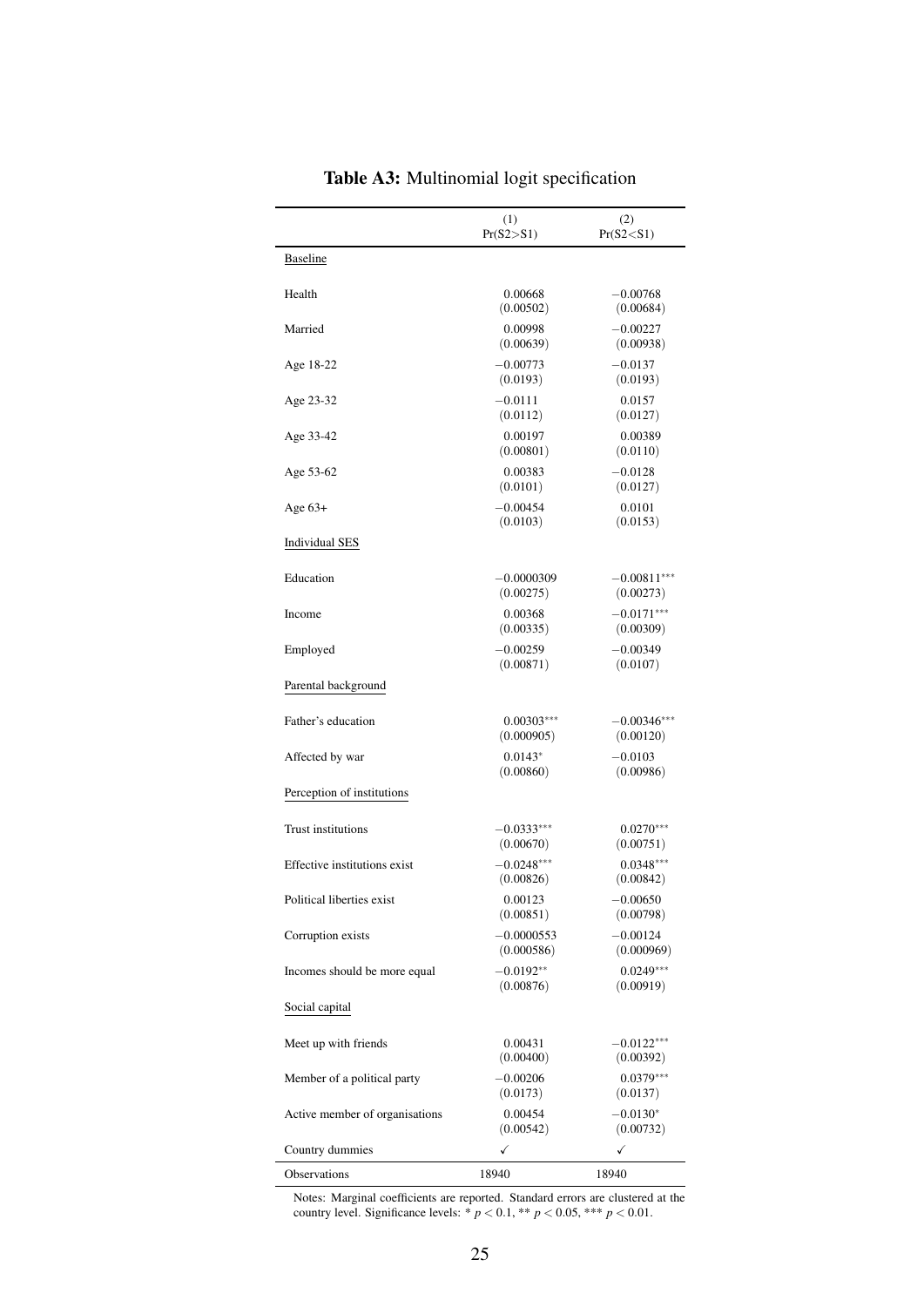|                                | (1)                      | (2)                     | (3)                     |
|--------------------------------|--------------------------|-------------------------|-------------------------|
|                                | Nine-point difference=-2 | Nine-point difference=0 | Nine-point difference=2 |
| <b>Baseline</b>                |                          |                         |                         |
| Health                         | $-0.00242*$              | $0.00115*$              | $0.00189*$              |
|                                | (0.00142)                | (0.000692)              | (0.00110)               |
| Married                        | $-0.00106$               | 0.000503                | 0.000823                |
|                                | (0.00192)                | (0.000933)              | (0.00150)               |
| Age 18-22                      | 0.00000590               | $-0.00000281$           | $-0.00000460$           |
|                                | (0.00533)                | (0.00254)               | (0.00416)               |
| Age 23-32                      | 0.00447                  | $-0.00213$              | $-0.00348$              |
|                                | (0.00297)                | (0.00141)               | (0.00231)               |
| Age 33-42                      | 0.0000833                | $-0.0000397$            | $-0.0000650$            |
|                                | (0.00213)                | (0.00101)               | (0.00166)               |
| Age 53-62                      | $-0.00250$               | 0.00119                 | 0.00195                 |
|                                | (0.00333)                | (0.00159)               | (0.00259)               |
| Age $63+$                      | 0.000403                 | $-0.000192$             | $-0.000314$             |
|                                | (0.00315)                | (0.00150)               | (0.00246)               |
| <b>Individual SES</b>          |                          |                         |                         |
| Education                      | $-0.00130*$              | $0.000618*$             | $0.00101*$              |
|                                | (0.000707)               | (0.000337)              | (0.000577)              |
| Income                         | $-0.00358***$            | $0.00170***$            | $0.00279***$            |
|                                | (0.000981)               | (0.000438)              | (0.000782)              |
| Employed                       | $-0.000974$              | 0.000464                | 0.000760                |
|                                | (0.00263)                | (0.00125)               | (0.00205)               |
| Parental background            |                          |                         |                         |
| Father's education             | $-0.00105***$            | $0.000502***$           | $0.000822***$           |
|                                | (0.000313)               | (0.000154)              | (0.000242)              |
| Affected by war                | $-0.00318$               | 0.00152                 | 0.00248                 |
|                                | (0.00266)                | (0.00123)               | (0.00203)               |
| Perception of institutions     |                          |                         |                         |
| Trust institutions             | $0.0102***$              | $-0.00484***$           | $-0.00793***$           |
|                                | (0.00217)                | (0.000960)              | (0.00173)               |
| Effective institutions exist   | $0.0108***$              | $-0.00516***$           | $-0.00845***$           |
|                                | (0.00264)                | (0.00108)               | (0.00201)               |
| Political liberties exist      | $-0.00132$               | 0.000629                | 0.00103                 |
|                                | (0.00256)                | (0.00120)               | (0.00199)               |
| Corruption exists              | $-0.000169$              | 0.0000805               | 0.000132                |
|                                | (0.000230)               | (0.000109)              | (0.000180)              |
| Incomes should be more equa    | $0.00703***$             | $-0.00335***$           | $-0.00549***$           |
|                                | (0.00251)                | (0.00107)               | (0.00196)               |
| Social capital                 |                          |                         |                         |
| Meet up with friends           | $-0.00297**$             | $0.00142**$             | $0.00232**$             |
|                                | (0.00118)                | (0.000559)              | (0.000937)              |
| Member of a political party    | 0.00791                  | $-0.00377*$             | $-0.00617$              |
|                                | (0.00497)                | (0.00228)               | (0.00396)               |
| Active member of organisations | $-0.00212*$              | 0.00101                 | 0.00166                 |
|                                | (0.00126)                | (0.000626)              | (0.00101)               |
| Country dummies                |                          |                         |                         |
| Mean<br>Observations           | 18940                    | 18940                   | 18940                   |

### Table A4: Ordered probit specification

Notes: Marginal coefficients are reported. Standard errors are clustered at the country level. Significance levels: \* *p* < 0.1, \*\* *p* < 0.05, \*\*\* *p* < 0.01.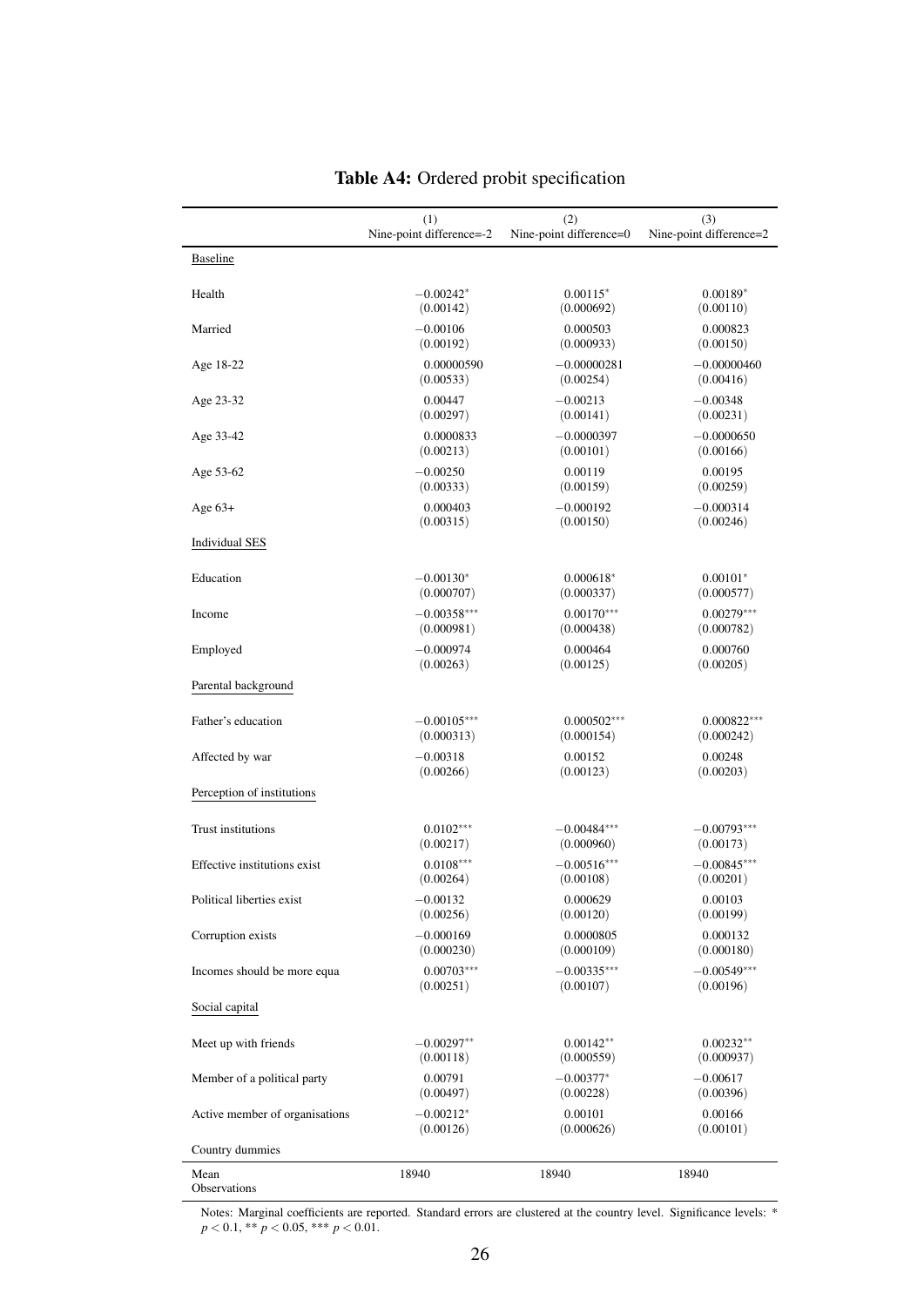|                                | (1)                   | (2)                   | (3)                    |
|--------------------------------|-----------------------|-----------------------|------------------------|
|                                | Nine-point difference | Nine-point difference | Nine-point difference  |
| Interview duration             |                       | 0.00173<br>(0.00154)  | 0.000755<br>(0.000769) |
| <b>Baseline</b>                |                       |                       |                        |
| health                         | $-0.00599$            | $-0.00549$            | 0.0208                 |
|                                | (0.0199)              | (0.0200)              | (0.0166)               |
| married                        | $-0.0348$             | $-0.0350$             | $-0.0160$              |
|                                | (0.0238)              | (0.0240)              | (0.0193)               |
| Age 18-22                      | 0.0558                | 0.0571                | $-0.0228$              |
|                                | (0.105)               | (0.105)               | (0.0631)               |
| Age 23-32                      | 0.00384               | 0.00433               | $-0.0408$              |
|                                | (0.0410)              | (0.0409)              | (0.0315)               |
| Age 33-42                      | 0.0500                | 0.0511                | 0.0180                 |
|                                | (0.0339)              | (0.0340)              | (0.0187)               |
| Age 53-62                      | 0.0350                | 0.0354                | 0.00919                |
|                                | (0.0493)              | (0.0495)              | (0.0345)               |
| Age $63+$                      | $-0.0486$             | $-0.0475$             | $-0.0228$              |
|                                | (0.0545)              | (0.0548)              | (0.0326)               |
| <b>Individual SES</b>          |                       |                       |                        |
| Education                      | 0.0211                | 0.0213                | 0.0119                 |
|                                | (0.0144)              | (0.0143)              | (0.00853)              |
| Income                         | $0.0600***$           | $0.0598***$           | $0.0313***$            |
|                                | (0.0147)              | (0.0147)              | (0.0101)               |
| Employed                       | 0.0120                | 0.0112                | $-0.00381$             |
|                                | (0.0505)              | (0.0504)              | (0.0310)               |
| Parental background            |                       |                       |                        |
| Father's education             | 0.00866               | 0.00864               | $0.0111***$            |
|                                | (0.00726)             | (0.00726)             | (0.00402)              |
| Affected by war                | $-0.0140$             | $-0.0145$             | 0.0105                 |
|                                | (0.0413)              | (0.0410)              | (0.0322)               |
| Perception of institutions     |                       |                       |                        |
| Trust institutions             | $-0.0940***$          | $-0.0939***$          | $-0.0831***$           |
|                                | (0.0221)              | (0.0223)              | (0.0239)               |
| Effective institutions exist   | $-0.134***$           | $-0.134***$           | $-0.139***$            |
|                                | (0.0333)              | (0.0332)              | (0.0257)               |
| Political liberties exist      | $-0.0348$             | $-0.0347$             | 0.0210                 |
|                                | (0.0297)              | (0.0295)              | (0.0306)               |
| Corruption exists              | 0.00569               | 0.00572               | 0.00238                |
|                                | (0.00420)             | (0.00420)             | (0.00206)              |
| Incomes should be more equal   | $-0.0300$             | $-0.0319$             | $-0.0676**$            |
|                                | (0.0431)              | (0.0435)              | (0.0306)               |
| Social capital                 |                       |                       |                        |
| Meet up with friends           | 0.0375                | 0.0375                | 0.0217                 |
|                                | (0.0234)              | (0.0232)              | (0.0134)               |
| Member of a political party    | $-0.133*$             | $-0.133*$             | $-0.0921*$             |
|                                | (0.0647)              | (0.0645)              | (0.0538)               |
| Active member of organisations | 0.00338               | 0.00292               | $0.0286*$              |
|                                | (0.0249)              | (0.0249)              | (0.0154)               |
| Country dummies                | $\checkmark$          | $\checkmark$          | ✓                      |
| Date of interview dummies      | ✓                     | ✓                     |                        |
| <b>Observations</b>            | 4638                  | 4638                  | 11876                  |
| $R^2$                          | 0.0711                | 0.0715                | 0.0580                 |

Table A5: Interview duration and date of interview effects

Notes: Dependent variable is the nine-point difference between the second life satisfaction question and the first life satisfaction question. OLS - Coefficients are reported. Standard errors are clustered at the country level. Significance levels: \*  $p < 0.1$ , \*\*  $p < 0.05$ , \*\*\*  $p < 0.01$ .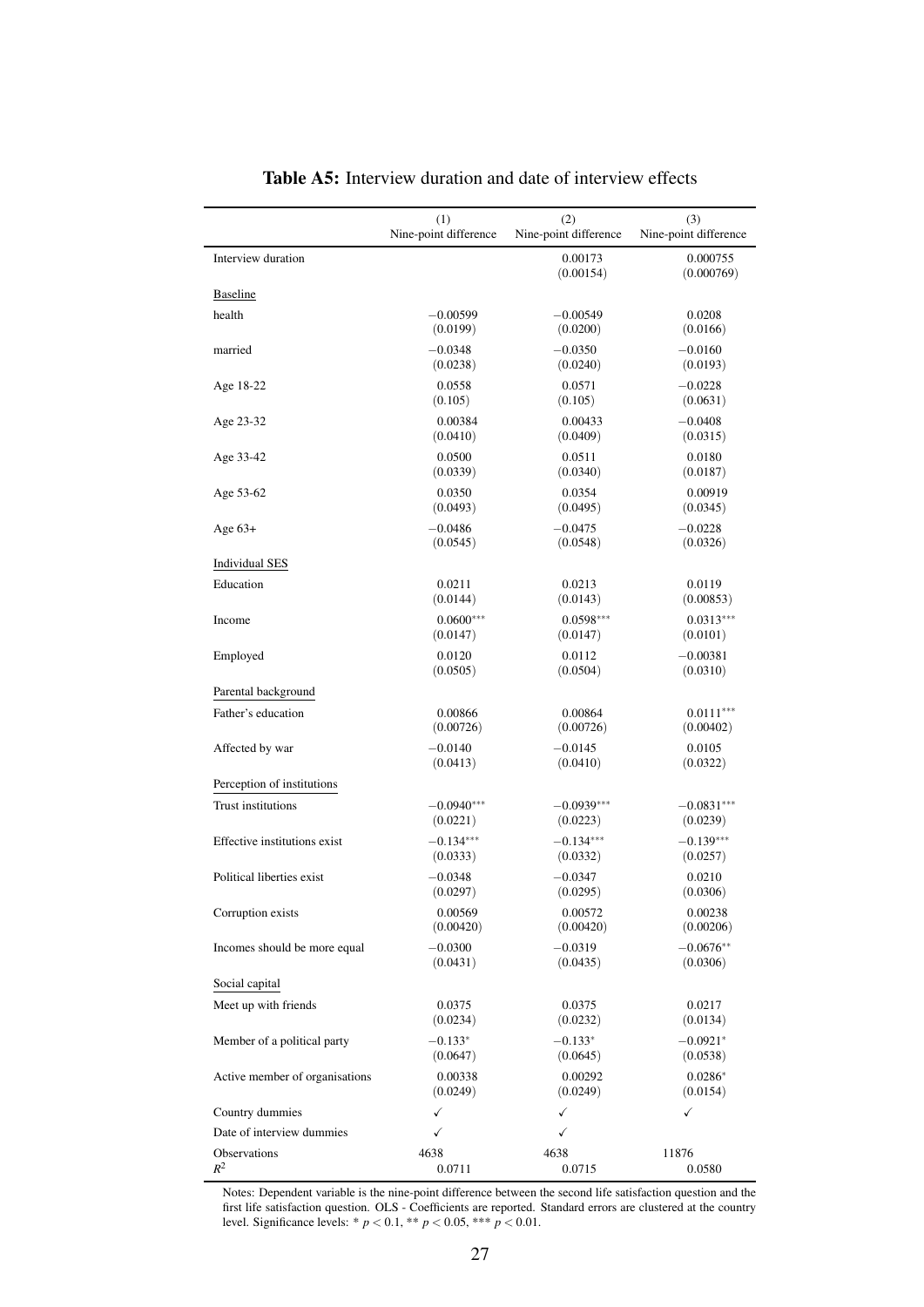|                       | (1)                   | (2)                      | (3)                      |
|-----------------------|-----------------------|--------------------------|--------------------------|
|                       | Five-point difference | Five-point difference    | Five-point difference    |
| <b>Baseline</b>       |                       |                          |                          |
| Health                | 0.0137                | 0.000602                 | 0.00199                  |
|                       | (0.00826)             | (0.00777)                | (0.00882)                |
| Married               | $-0.00517$            | $-0.0122$                | $-0.0111$                |
|                       | (0.0121)              | (0.0122)                 | (0.0135)                 |
| Age 18-22             | 0.0192                | 0.0232                   | 0.0139                   |
|                       | (0.0241)              | (0.0242)                 | (0.0277)                 |
| Age 23-32             | 0.00494               | $-0.00161$               | $-0.0162$                |
|                       | (0.0188)              | (0.0201)                 | (0.0232)                 |
| Age 33-42             | 0.0137                | 0.0161                   | 0.0135                   |
|                       | (0.0128)              | (0.0133)                 | (0.0149)                 |
| Age 53-62             | $-0.00737$            | $-0.000148$              | 0.00838                  |
|                       | (0.0149)              | (0.0156)                 | (0.0179)                 |
| Age $63+$             | $-0.0925***$          | $-0.0638***$             | $-0.0715***$             |
|                       | (0.0151)              | (0.0161)                 | (0.0199)                 |
| <b>Individual SES</b> |                       |                          |                          |
| Education             |                       | $0.0212***$<br>(0.00517) |                          |
| Income                |                       | $0.0184**$<br>(0.00708)  |                          |
| Employed              |                       | 0.0150<br>(0.0153)       |                          |
| Parental background   |                       |                          |                          |
| Father's education    |                       |                          | $0.0108***$<br>(0.00216) |
| Affected by war       |                       |                          | 0.00411<br>(0.0172)      |
| Country dummies       | ✓                     | ✓                        | $\checkmark$             |
| Observations          | 37795                 | 36261                    | 26044                    |
| $R^2$                 | 0.0465                | 0.0499                   | 0.0522                   |

### Table A6: Five-point difference

OLS - Coefficients are reported. Standard errors are clustered at the country-administrative regional level. Significance levels: \* *p* < 0.1, \*\* *p* < 0.05, \*\*\* *p* < 0.01.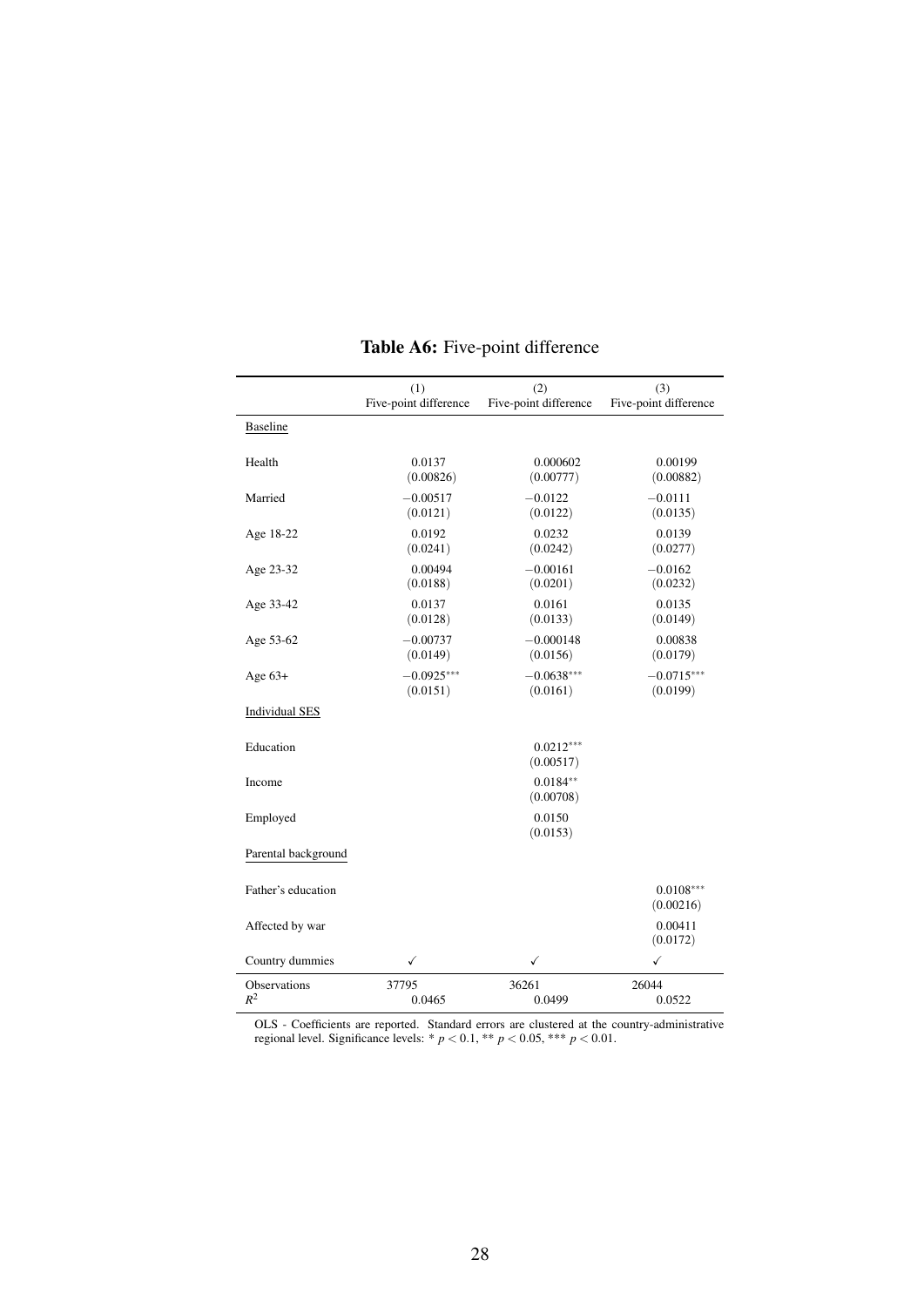|                                | (4)<br>Five-point difference | (5)<br>Five-point difference | (6)<br>Five-point difference |
|--------------------------------|------------------------------|------------------------------|------------------------------|
| <b>Baseline</b>                |                              |                              |                              |
| Health                         | $0.0245***$<br>(0.00671)     | 0.0134<br>(0.00797)          | $-0.0000496$<br>(0.00840)    |
| Married                        | 0.00180<br>(0.0107)          | $-0.00561$<br>(0.0121)       | $-0.0149$<br>(0.0140)        |
| Age 18-22                      | 0.0158<br>(0.0248)           | 0.0125<br>(0.0241)           | 0.00413<br>(0.0365)          |
| Age 23-32                      | 0.000220<br>(0.0200)         | 0.000349<br>(0.0186)         | $-0.0119$<br>(0.0247)        |
| Age 33-42                      | 0.0148<br>(0.0146)           | 0.0143<br>(0.0126)           | 0.0227<br>(0.0164)           |
| Age 53-62                      | $-0.00670$<br>(0.0181)       | $-0.00900$<br>(0.0146)       | 0.0160<br>(0.0222)           |
| Age $63+$                      | $-0.0724***$<br>(0.0192)     | $-0.0932***$<br>(0.0158)     | $-0.0258$<br>(0.0213)        |
| <b>Individual SES</b>          |                              |                              |                              |
| Education                      |                              |                              | $0.0135**$<br>(0.00505)      |
| Income                         |                              |                              | $0.0247***$<br>(0.00696)     |
| Employed                       |                              |                              | 0.0138<br>(0.0182)           |
| Parental background            |                              |                              |                              |
| Father's education             |                              |                              | $0.00652**$<br>(0.00244)     |
| Affected by war                |                              |                              | 0.0162<br>(0.0183)           |
| Perception of institutions     |                              |                              |                              |
| Trust institutions             | $-0.0604***$<br>(0.0106)     |                              | $-0.0688***$<br>(0.0121)     |
| Effective institutions exist   | $-0.0744***$<br>(0.0155)     |                              | $-0.0724***$<br>(0.0172)     |
| Political liberties exist      | 0.00992<br>(0.0163)          |                              | 0.0110<br>(0.0187)           |
| Corruption exists              | 0.00186<br>(0.00146)         |                              | 0.00182<br>(0.00152)         |
| Incomes should be more equal   | $-0.0579***$<br>(0.0174)     |                              | $-0.0544***$<br>(0.0197)     |
| Social capital                 |                              |                              |                              |
| Meet up with friends           |                              | 0.00973<br>(0.00599)         | $0.0153*$<br>(0.00774)       |
| Member of a political party    |                              | $-0.0446*$<br>(0.0252)       | $-0.0482$<br>(0.0350)        |
| Active member of organisations |                              | $0.0172**$<br>(0.00728)      | 0.00602<br>(0.00839)         |
| Country dummies                | ✓                            | ✓                            | ✓                            |
| Observations<br>$R^2$          | 26945<br>0.0621              | 37127<br>0.0469              | 18938<br>0.0731              |

#### Table A6: Five-point difference (continued)

 $\overline{a}$ 

Notes: Dependent variable is the five-point difference between the second life satisfaction question and the first life satisfaction question. OLS - Coefficients are reported. Standard errors are clustered at the country-administrative regional level. Significance levels: \*  $p < 0.1$ , \*\*  $p < 0.05$ , \*\*\*  $p < 0.01$ .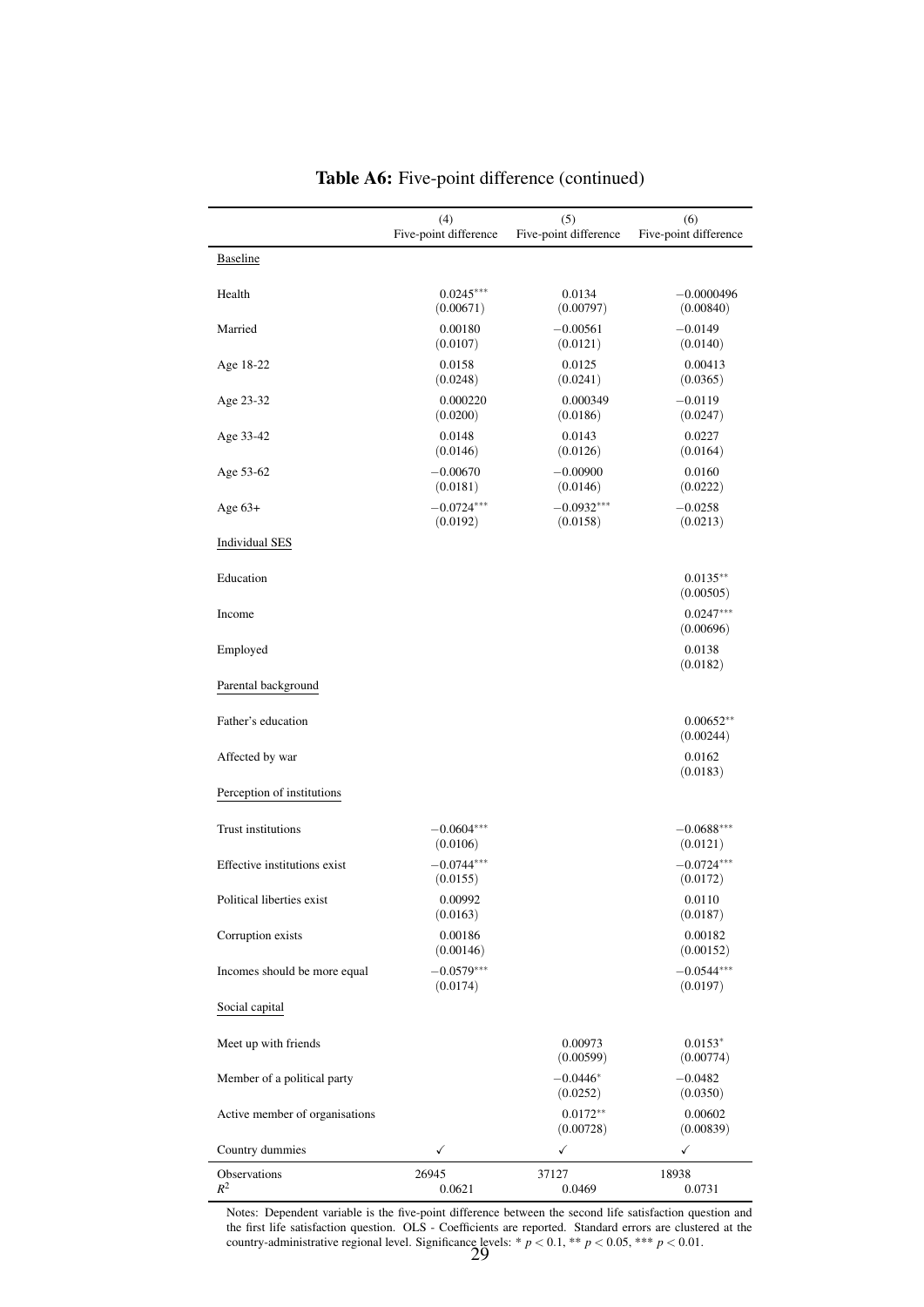# Additional data information

*Dependent variables*: See description in text.

### Baseline

*Health*: Captures the respondent's self-reported health on a scale of 1 (very bad) to 5 (very good); LiTS 2010 q.704.

*Married*: Dummy variable for whether the respondent is married; LiTS 2010 q.701.

*Age dummies*: Include the following categories: 23-32; 33-42; 43-52; 53-62; and 63 and above; LiTS 2010 q.104.

# Individual SES

*Education*: Education of the respondent, on a scale of 1 (no education) to 6 (Master's/PhD); LiTS 2010 q.515.

*Income*: Income of the respondent's household, as measured on a 10-step income ladder; LiTS 2010 q.330.

*Employed*: Dummy variable for employment in the past 12 months; LiTS 2010 q.501.

## Parental background

*Father's education*: Years of respondent's father's full-time education; LiTS 2010 q.718.

*Affected by war*: Dummy for whether the respondent, or any of his/her parents or grandparents were killed, injured or forced to move during the second world war; LiTS 2010 q.721.

## Perceptions of institutions

*Corruption*: The degree to which the respondent believes that people like him/her have to make unofficial payments or gifts when using a range of public services (such as interacting with the